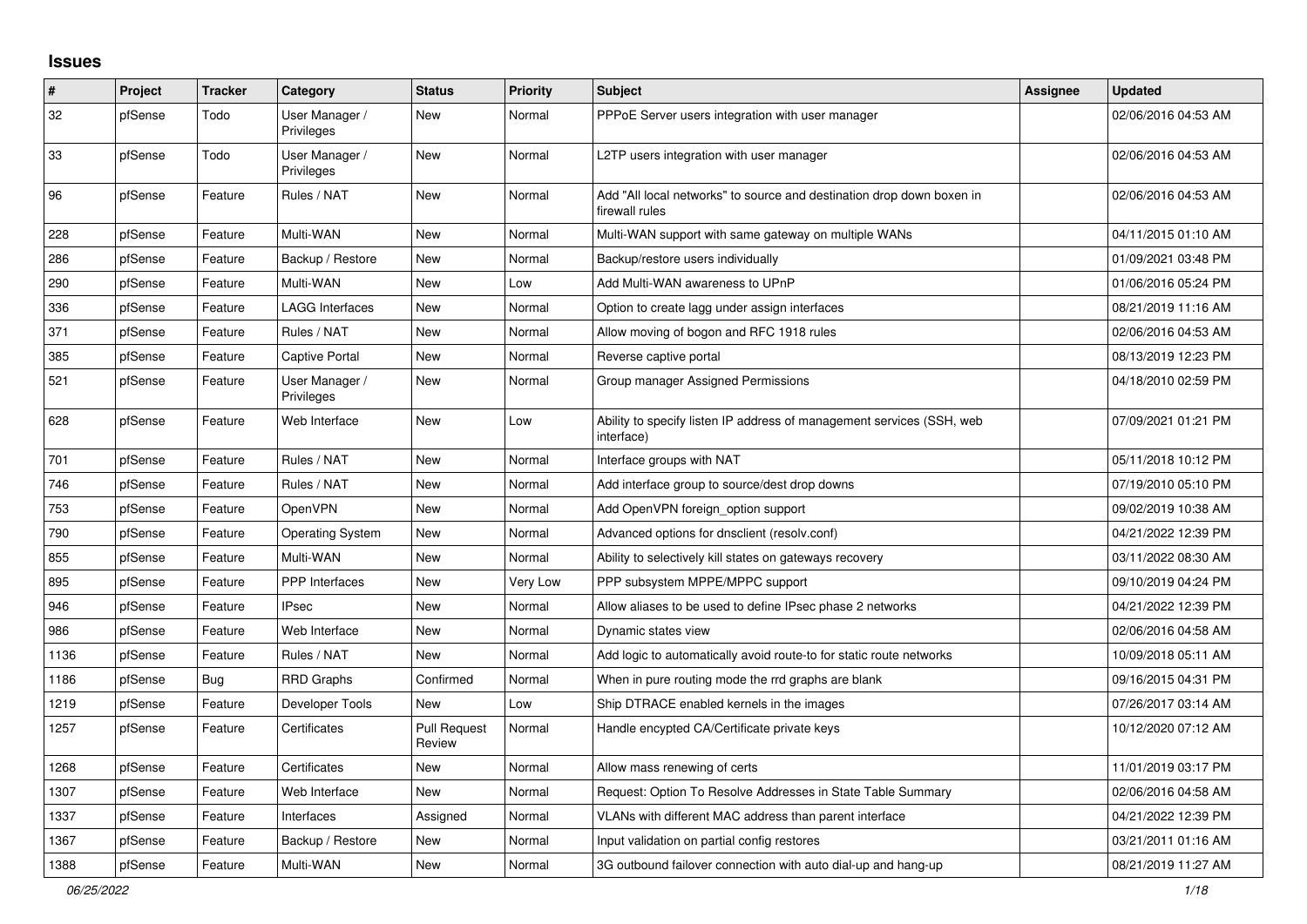| ∦    | Project | <b>Tracker</b> | Category                            | <b>Status</b> | <b>Priority</b> | <b>Subject</b>                                                                                          | <b>Assignee</b> | <b>Updated</b>      |
|------|---------|----------------|-------------------------------------|---------------|-----------------|---------------------------------------------------------------------------------------------------------|-----------------|---------------------|
| 1434 | pfSense | Feature        | OpenVPN                             | New           | Normal          | Radius Accounting in OpenVPN                                                                            |                 | 05/04/2013 03:06 PM |
| 1506 | pfSense | Feature        | <b>Notifications</b>                | New           | Normal          | Notifications should spool                                                                              |                 | 05/05/2011 12:58 PM |
| 1521 | pfSense | Todo           | Routing                             | New           | Normal          | Investigate FreeBSD route metric support for future versions                                            |                 | 05/12/2011 11:28 AM |
| 1574 | pfSense | Feature        | User Manager /<br>Privileges        | New           | Normal          | Password quality enforcment.                                                                            |                 | 02/06/2016 04:15 AM |
| 1656 | pfSense | Feature        | <b>Diagnostics</b>                  | <b>New</b>    | Normal          | Teach pfctl to kill states by port number                                                               |                 | 08/21/2019 09:55 AM |
| 1667 | pfSense | <b>Bug</b>     | L <sub>2</sub> TP                   | <b>New</b>    | Normal          | L2TP server does not respond properly from a CARP VIP                                                   |                 | 12/11/2021 07:43 PM |
| 1683 | pfSense | Feature        | Rules / NAT                         | New           | Normal          | PF scrub min-ttl option                                                                                 |                 | 09/23/2020 01:52 AM |
| 1738 | pfSense | <b>Bug</b>     | Backup / Restore                    | <b>New</b>    | Very Low        | Restore fails when username in backup is not matching                                                   |                 | 12/11/2021 07:51 PM |
| 1813 | pfSense | <b>Bug</b>     | Rules / NAT                         | Confirmed     | Normal          | Static routes on WAN interfaces overridden by route-to for firewall-initiated<br>traffic                |                 | 11/09/2016 02:06 PM |
| 1826 | pfSense | Feature        | PPPoE Server                        | New           | Normal          | PPPoE server IPv6 support                                                                               |                 | 03/25/2022 04:25 PM |
| 1833 | pfSense | Feature        | PPTP                                | <b>New</b>    | Normal          | PPTP type WAN IPv6 support                                                                              |                 | 08/20/2019 10:12 AM |
| 1848 | pfSense | <b>Bug</b>     | <b>Traffic Shaper</b><br>(Limiters) | Confirmed     | Normal          | Limiters after policy routing has taken place do not behave correctly                                   |                 | 10/25/2014 09:18 PM |
| 1849 | pfSense | <b>Bug</b>     | Traffic Shaper (ALTQ)               | <b>New</b>    | Normal          | Traffic shaper - By Queue view needs to show/use friendly inerface names                                |                 | 01/10/2022 08:10 AM |
| 1883 | pfSense | Feature        | <b>Traffic Shaper</b><br>(Limiters) | New           | Normal          | Diag > Limiter Info presentation enhancement                                                            |                 | 08/20/2019 03:46 PM |
| 1890 | pfSense | <b>Bug</b>     | Translations                        | New           | Normal          | No gettext support in console scripts                                                                   |                 | 08/13/2019 12:24 PM |
| 1924 | pfSense | Feature        | <b>Captive Portal</b>               | <b>New</b>    | Normal          | Ability of CP's allowed IP addresses to use aliases                                                     |                 | 07/26/2018 04:28 AM |
| 1935 | pfSense | Feature        | Rules / NAT                         | <b>New</b>    | Normal          | Allow rule with max-src-conn-* options to make conditional use of "overload<br><virusprot>"</virusprot> |                 | 10/07/2011 09:31 AM |
| 1937 | pfSense | Feature        | Rules / NAT                         | <b>New</b>    | Normal          | Support for rule groupings                                                                              |                 | 08/20/2019 12:42 PM |
| 1940 | pfSense | Todo           | Logging                             | New           | Normal          | Integrate rSyslogd                                                                                      |                 | 07/06/2018 02:11 PM |
| 1947 | pfSense | Feature        | Rules / NAT                         | <b>New</b>    | Normal          | Option to kill all states when creating a block rule                                                    |                 | 08/20/2019 01:09 PM |
| 2024 | pfSense | Feature        | Package System                      | New           | Normal          | RRD Graphs for packages                                                                                 |                 | 08/13/2019 12:24 PM |
| 2025 | pfSense | Feature        | <b>Captive Portal</b>               | New           | Normal          | Captive Portal: Easy accessible Logout page instead of Logout pop-up<br>window                          |                 | 02/06/2016 04:59 AM |
| 2042 | pfSense | <b>Bug</b>     | <b>NAT Reflection</b>               | Confirmed     | Low             | NAT reflection doesn't apply to self-initiated traffic                                                  |                 | 01/21/2021 10:38 PM |
| 2049 | pfSense | Feature        | Rules / NAT                         | New           | Normal          | Show Auto Generated Rules and Use them to turn features on/off when<br>applicable                       |                 | 08/20/2019 03:37 PM |
| 2099 | pfSense | Todo           | CARP                                | New           | Normal          | Remove "queue" from CARP traffic                                                                        |                 | 01/19/2012 10:59 AM |
| 2117 | pfSense | Feature        | <b>Operating System</b>             | New           | Normal          | 6RD support for ISPs like Swisscom                                                                      |                 | 08/22/2014 10:40 AM |
| 2138 | pfSense | <b>Bug</b>     | <b>RRD Graphs</b>                   | New           | Normal          | RRD Wireless graph broken in BSS mode                                                                   |                 | 02/06/2016 04:59 AM |
| 2218 | pfSense | Feature        | CARP                                | New           | Normal          | Ability to delay CARP master status at boot time                                                        |                 | 03/03/2021 11:57 AM |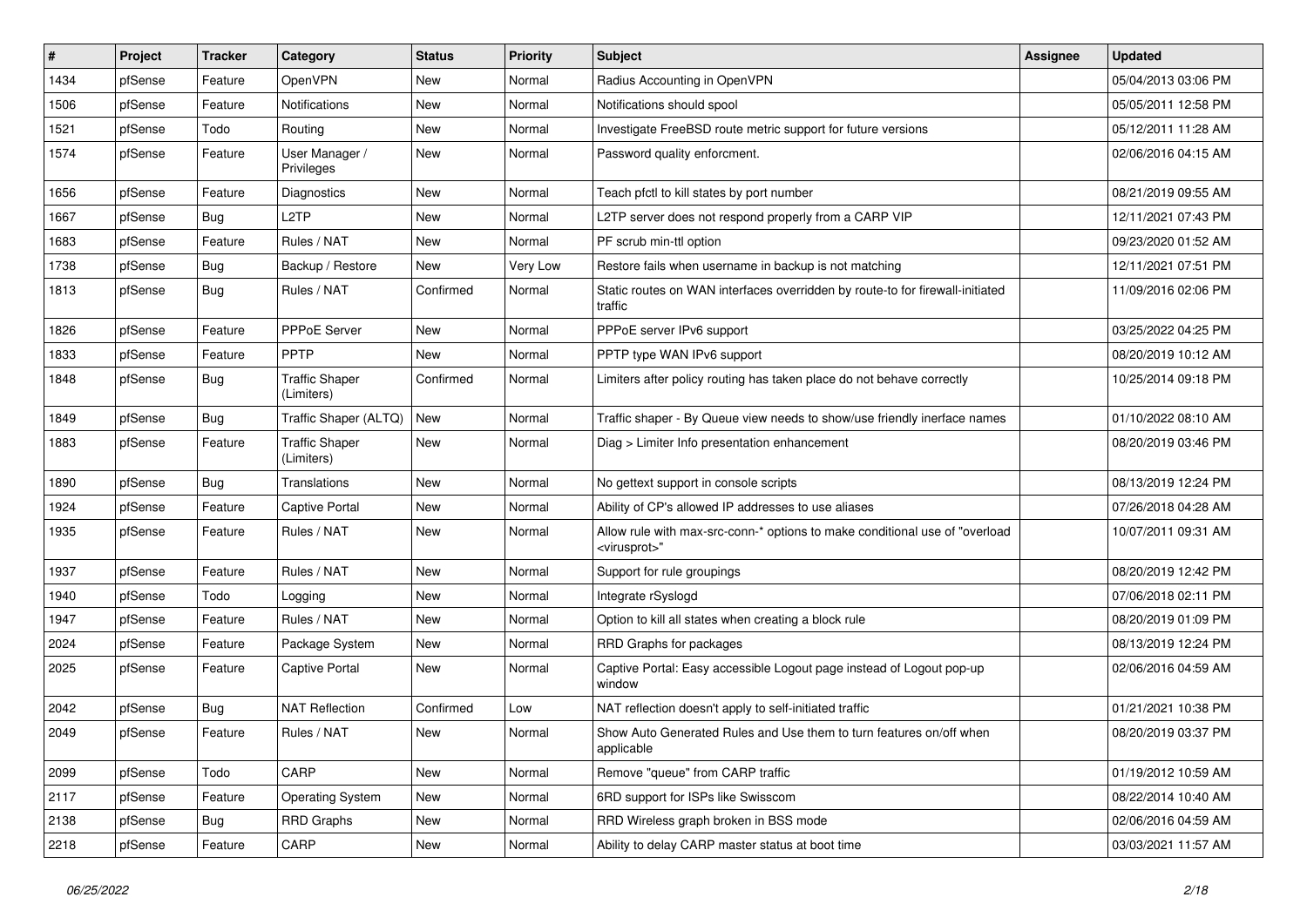| $\vert$ # | Project | <b>Tracker</b> | Category                | <b>Status</b> | <b>Priority</b> | Subject                                                                                                                            | <b>Assignee</b> | <b>Updated</b>      |
|-----------|---------|----------------|-------------------------|---------------|-----------------|------------------------------------------------------------------------------------------------------------------------------------|-----------------|---------------------|
| 2234      | pfSense | Bug            | Web Interface           | Confirmed     | Low             | Status: Traffic Graph - only shows interface's subnet                                                                              |                 | 01/15/2022 08:33 PM |
| 2276      | pfSense | Feature        | Certificates            | <b>New</b>    | Normal          | Remote CRL fetch support                                                                                                           |                 | 02/06/2016 04:14 AM |
| 2308      | pfSense | <b>Bug</b>     | Traffic Shaper (ALTQ)   | New           | Normal          | HFSC WebUI doesn't check for "Bandwidth" setting                                                                                   |                 | 12/04/2012 07:12 PM |
| 2315      | pfSense | Feature        | Traffic Shaper (ALTQ)   | New           | Normal          | Traffic Shaper - Adaptive Bandwidth Management                                                                                     |                 | 02/06/2016 05:07 AM |
| 2323      | pfSense | Feature        | DHCP (IPv4)             | <b>New</b>    | Low             | GUI doesn't allow to configure DHCP server to serve IP addresses<br>belonging to subnets wich are not associated with an interface |                 | 08/19/2019 10:27 AM |
| 2335      | pfSense | Bug            | <b>Operating System</b> | New           | Normal          | IGMPProxy and CARP Results in System Instability Upon Reboot                                                                       |                 | 07/19/2014 10:25 PM |
| 2357      | pfSense | Feature        | Interfaces              | <b>New</b>    | Low             | Support Dual Stack Lite                                                                                                            |                 | 05/13/2014 09:39 PM |
| 2358      | pfSense | Feature        | Rules / NAT             | New           | Normal          | NAT64 Support                                                                                                                      |                 | 04/16/2022 06:52 PM |
| 2367      | pfSense | <b>Bug</b>     | Rules / NAT             | <b>New</b>    | Normal          | display negate rules in firewall_rules.php and evaluate when added                                                                 |                 | 05/07/2012 06:11 PM |
| 2410      | pfSense | Feature        | <b>DNS Forwarder</b>    | New           | Normal          | Support name based aliasing via CNAMEs or some other mechanism.                                                                    |                 | 12/11/2012 09:56 PM |
| 2443      | pfSense | Feature        | <b>PPP</b> Interfaces   | <b>New</b>    | Normal          | Automatically start 3G usb interfaces upon plugin                                                                                  |                 | 05/20/2012 05:37 PM |
| 2479      | pfSense | Feature        | Dashboard               | <b>New</b>    | Normal          | Allow reordering of the traffic graphs on the dashboard                                                                            |                 | 06/08/2012 04:13 PM |
| 2504      | pfSense | Feature        | <b>LAGG Interfaces</b>  | New           | Normal          | lagg enhancements                                                                                                                  |                 | 01/08/2021 12:17 PM |
| 2545      | pfSense | Feature        | <b>Captive Portal</b>   | <b>New</b>    | Low             | CaptivePortal: Custom "Re-authenticate every x minutes"                                                                            |                 | 07/08/2012 05:21 PM |
| 2573      | pfSense | Feature        | <b>Captive Portal</b>   | New           | Normal          | Captive Portal support of RADIUS POD (Packet of Disconnect)                                                                        |                 | 10/17/2016 03:14 AM |
| 2593      | pfSense | Feature        | <b>XMLRPC</b>           | <b>New</b>    | Normal          | sync NTPD, SNMP config between HA members                                                                                          |                 | 01/14/2015 09:04 AM |
| 2676      | pfSense | Feature        | Rules / NAT             | <b>New</b>    | Normal          | Reply-to option in firewall rule                                                                                                   |                 | 05/05/2017 03:15 PM |
| 2771      | pfSense | Feature        | Rules / NAT             | New           | Normal          | Add packet tracing simulator                                                                                                       |                 | 08/13/2019 12:24 PM |
| 2774      | pfSense | Feature        | DHCP (IPv4)             | New           | Normal          | Extend DHCP Pools code to allow using different subnets                                                                            |                 | 08/19/2019 10:27 AM |
| 2963      | pfSense | Feature        | <b>Captive Portal</b>   | New           | Normal          | Captive Portal MAC authentication request                                                                                          |                 | 08/22/2017 09:09 PM |
| 2965      | pfSense | Feature        | Rules / NAT             | <b>New</b>    | Normal          | Mac Firewalling                                                                                                                    |                 | 04/24/2013 12:02 PM |
| 2983      | pfSense | Feature        | DHCP (IPv4)             | New           | Normal          | DHCPD: Add vendor-class-identifier and MAC-OIDs                                                                                    |                 | 05/29/2020 09:24 PM |
| 3053      | pfSense | Feature        | <b>Captive Portal</b>   | New           | Normal          | Automatically add DHCP static addresses to CP passthru-mac                                                                         |                 | 06/21/2013 11:54 AM |
| 3087      | pfSense | Feature        | Web Interface           | <b>New</b>    | Normal          | Setup Wizard does not include IPv6 options for interfaces                                                                          |                 | 07/10/2013 06:19 PM |
| 3115      | pfSense | Feature        | Multi-WAN               | <b>New</b>    | Normal          | Traffic shaping for multi WAN                                                                                                      |                 | 12/07/2015 02:20 PM |
| 3162      | pfSense | Feature        | PPP Interfaces          | New           | Low             | <b>MLPPP Status of connections</b>                                                                                                 |                 | 08/20/2019 10:20 AM |
| 3185      | pfSense | Feature        | DHCP (IPv6)             | New           | Normal          | Accommodate a DHCPv6 failover-like mechanism                                                                                       |                 | 11/24/2017 10:44 AM |
| 3288      | pfSense | Feature        | Rules / NAT             | New           | Normal          | Macros for Interface Networks on Outbound NAT rule Source drop-down                                                                |                 | 08/21/2019 11:02 AM |
| 3312      | pfSense | Bug            | <b>IPsec</b>            | New           | Normal          | Gateway on IPsec rules is not functional in pf                                                                                     |                 | 01/28/2020 10:09 PM |
| 3326      | pfSense | <b>Bug</b>     | PPP Interfaces          | New           | Normal          | IPv6 only PPPoE connection                                                                                                         |                 | 11/18/2013 09:37 AM |
| 3358      | pfSense | <b>Bug</b>     | Package System          | New           | Normal          | new version of <include_file> is not required during reinstall_all</include_file>                                                  |                 | 12/26/2014 12:13 PM |
| 3382      | pfSense | <b>Bug</b>     | <b>IGMP Proxy</b>       | New           | Normal          | IGMPPROXY fails with more than 32 interfaces                                                                                       |                 | 07/12/2016 11:01 PM |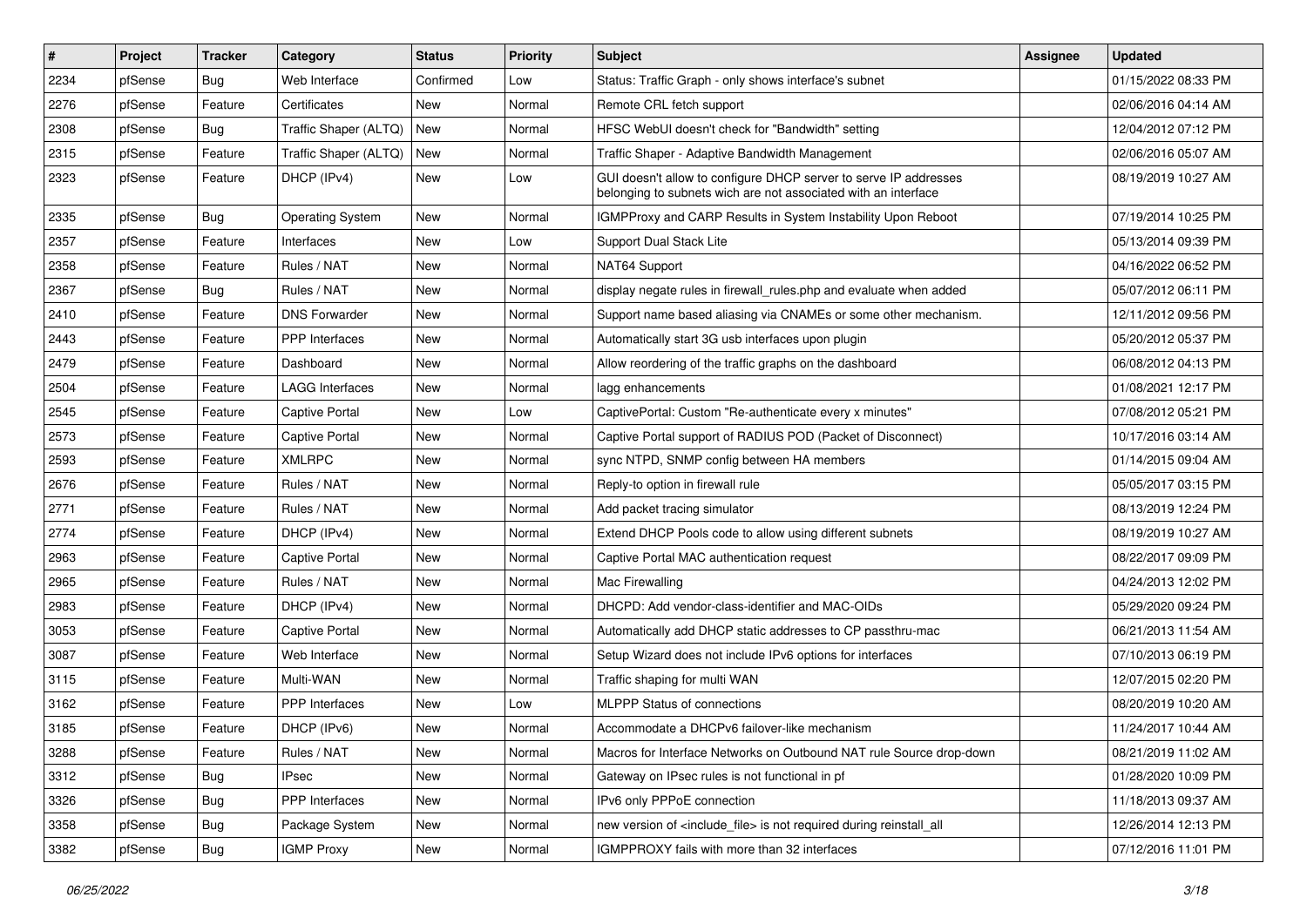| $\sharp$ | Project | <b>Tracker</b> | Category                                 | <b>Status</b> | <b>Priority</b> | <b>Subject</b>                                                                                 | <b>Assignee</b> | <b>Updated</b>      |
|----------|---------|----------------|------------------------------------------|---------------|-----------------|------------------------------------------------------------------------------------------------|-----------------|---------------------|
| 3387     | pfSense | Feature        | Aliases / Tables                         | New           | Normal          | process_alias_urltable Frequency                                                               |                 | 08/21/2019 11:01 AM |
| 3404     | pfSense | <b>Bug</b>     | DHCP (IPv4)                              | New           | Normal          | DHCP Server Fails to Start on Interfaces that are Slow to Come Online<br>During Boot           |                 | 02/11/2014 05:09 PM |
| 3411     | pfSense | Bug            | Dashboard                                | New           | Low             | Interfaces and statistics dashboard widgets very slow with large numbers of<br>interfaces      |                 | 01/24/2014 02:09 AM |
| 3465     | pfSense | <b>Bug</b>     | Traffic Shaper (ALTQ)                    | <b>New</b>    | Normal          | Editing Traffic Shaper queues causes status_queues.php error                                   |                 | 02/19/2014 01:53 AM |
| 3534     | pfSense | Feature        | DHCP (IPv4)                              | New           | Normal          | DDNS using arbitrary zone primary                                                              |                 | 07/08/2014 11:40 AM |
| 3552     | pfSense | Feature        | <b>PPP</b> Interfaces                    | New           | Normal          | Allow configuring link keep-alive value in PPP                                                 |                 | 05/14/2014 10:26 AM |
| 3623     | pfSense | Feature        | Package System                           | New           | Normal          | Allow each package to choose if it is restarted on interface events                            |                 | 04/26/2014 01:00 PM |
| 3652     | pfSense | Feature        | OpenVPN                                  | <b>New</b>    | Normal          | OpenVPN - Dynamic IPv6 Tunnel Network                                                          |                 | 03/20/2019 09:50 AM |
| 3696     | pfSense | Feature        | Backup / Restore                         | New           | Normal          | Multiple items backup/restore                                                                  |                 | 06/06/2014 02:33 PM |
| 3697     | pfSense | Feature        | Backup / Restore                         | New           | Normal          | New backup/restore area: Certificates                                                          |                 | 03/11/2017 11:30 AM |
| 3706     | pfSense | <b>Bug</b>     | User Manager /<br>Privileges             | New           | Normal          | Permission order affects default page on limited accounts, but can't reorder                   |                 | 02/06/2016 04:10 AM |
| 3718     | pfSense | Feature        | IPv6 Router<br>Advertisements<br>(RADVD) | New           | Normal          | radvd - enhancement proposal: ability to advertise routes and some fixes -<br>patches attached |                 | 03/22/2020 02:59 PM |
| 3771     | pfSense | <b>Bug</b>     | DHCP (IPv4)                              | New           | Normal          | Webinterface and dhcpdcrashes with 500+ static leases                                          |                 | 08/21/2019 09:26 AM |
| 3793     | pfSense | Feature        | Rules / NAT                              | New           | Normal          | Enable external authentication support for rules                                               |                 | 08/05/2014 01:09 PM |
| 3796     | pfSense | <b>Bug</b>     | <b>Diagnostics</b>                       | Confirmed     | Normal          | States summary fails and is very slow with large state tables                                  |                 | 12/11/2021 08:03 PM |
| 3859     | pfSense | Feature        | Gateway Monitoring                       | New           | Low             | Make it possible to set the source IP address for gateway monitoring                           |                 | 11/06/2016 10:12 PM |
| 3862     | pfSense | Feature        | <b>IGMP Proxy</b>                        | New           | Normal          | Allow configuration of IGMP proxy's 'quickleave' parameter from the web<br>interface           |                 | 04/05/2016 03:24 AM |
| 3882     | pfSense | Feature        | Web Interface                            | <b>New</b>    | Normal          | Add OUI database to the base system, remove dependency on nmap                                 |                 | 03/08/2018 06:44 PM |
| 3889     | pfSense | Bug            | <b>XML Parser</b>                        | Confirmed     | Low             | Non relevant changes in config.xml                                                             |                 | 08/13/2019 12:23 PM |
| 3895     | pfSense | Feature        | <b>Configuration Backend</b>             | <b>New</b>    | Normal          | Timeout for "Apply change"                                                                     |                 | 01/25/2021 08:07 AM |
| 3899     | pfSense | Feature        | Web Interface                            | New           | Normal          | Add feature to allow reordering of <package> items in config.xml</package>                     |                 | 09/27/2014 04:40 PM |
| 3943     | pfSense | Feature        | <b>Operating System</b>                  | New           | Low             | pf - divert-reply not implemented (usefull for haproxy)                                        |                 | 10/16/2014 06:42 PM |
| 4010     | pfSense | Feature        | OpenVPN                                  | <b>New</b>    | Normal          | OpenVPN always loads engines available on openssl                                              |                 | 07/08/2016 10:29 PM |
| 4061     | pfSense | <b>Bug</b>     | DHCP (IPv4)                              | Confirmed     | Normal          | dhcpd doesn't send client-hostname to peer, breaking DHCP lease<br>registrations w/HA          |                 | 02/24/2017 08:58 PM |
| 4098     | pfSense | Feature        | Authentication                           | New           | Normal          | Add option to force a password change on login                                                 |                 | 08/21/2019 10:31 AM |
| 4128     | pfSense | Feature        | Notifications                            | New           | Normal          | Email notification webgui configuration                                                        |                 | 11/18/2021 12:48 PM |
| 4154     | pfSense | <b>Bug</b>     | User Manager /<br>Privileges             | Confirmed     | Normal          | RADIUS authentication not working over IPv6                                                    |                 | 04/21/2022 12:39 PM |
| 4165     | pfSense | Feature        | Rules / NAT                              | New           | Low             | Allow for security zones when defining interfaces and firewall rules.                          |                 | 02/06/2016 04:35 AM |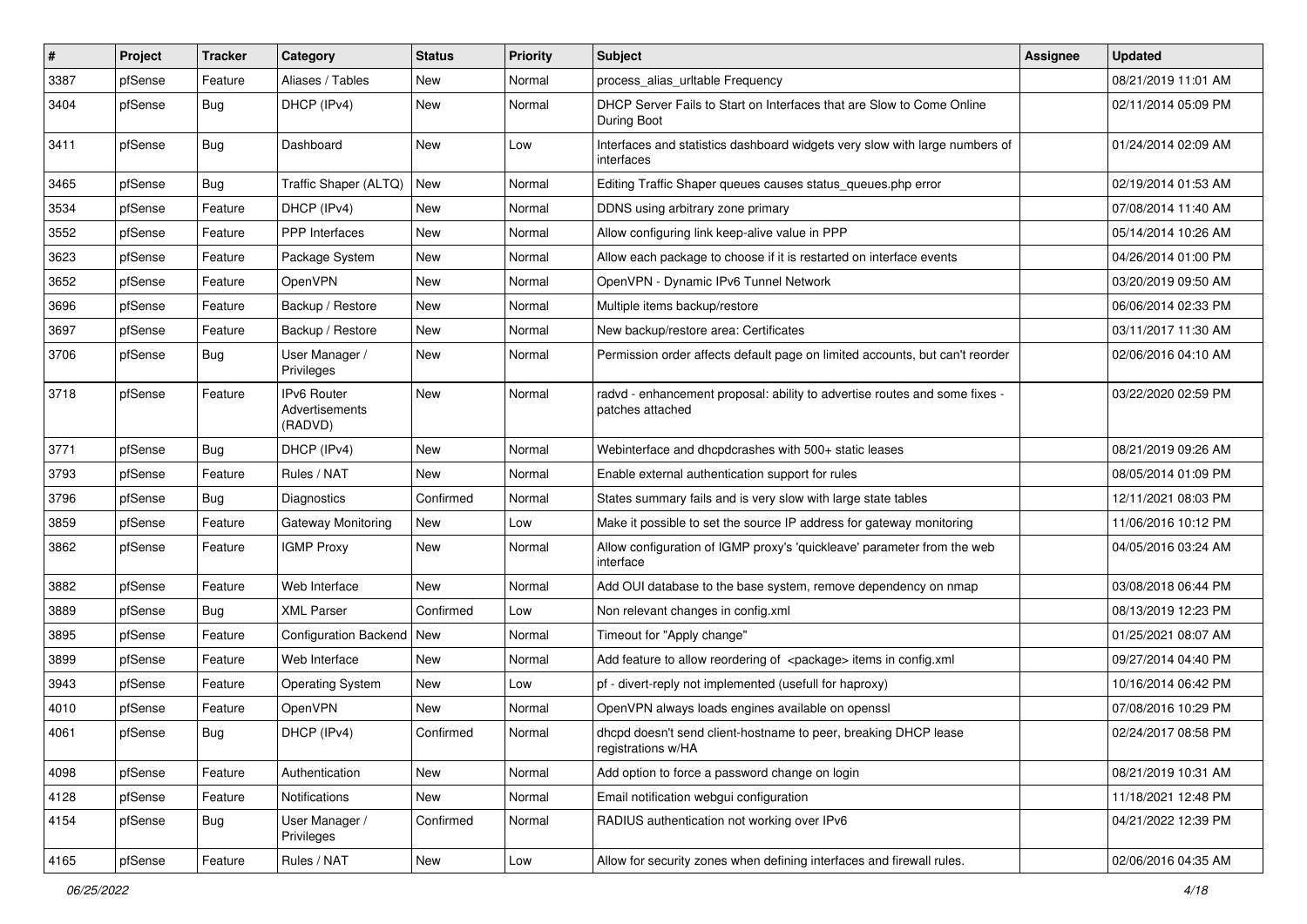| #    | Project | <b>Tracker</b> | Category                                 | <b>Status</b> | <b>Priority</b> | <b>Subject</b>                                                                                                  | <b>Assignee</b> | <b>Updated</b>      |
|------|---------|----------------|------------------------------------------|---------------|-----------------|-----------------------------------------------------------------------------------------------------------------|-----------------|---------------------|
| 4195 | pfSense | Feature        | Aliases / Tables                         | New           | Low             | Aliases: sections                                                                                               |                 | 08/21/2019 11:01 AM |
| 4234 | pfSense | Feature        | <b>IPsec</b>                             | Assigned      | Low             | allow for strict user <> cn validation of mobile ipsec users when using<br>rsa+xauth                            |                 | 01/24/2017 06:11 AM |
| 4242 | pfSense | Feature        | Authentication                           | <b>New</b>    | Normal          | Two Factor or OTP Authentication for Admin Interface                                                            |                 | 01/04/2022 12:07 PM |
| 4265 | pfSense | Feature        | UPnP/NAT-PMP                             | New           | Normal          | UPNP allow use of alias and schedule                                                                            |                 | 08/20/2019 02:57 PM |
| 4292 | pfSense | Feature        | <b>RRD Graphs</b>                        | <b>New</b>    | Normal          | Show 95th Percentile for IPv6 Traffic in RRD Graphs                                                             |                 | 01/25/2015 02:24 PM |
| 4345 | pfSense | Bug            | <b>Operating System</b>                  | Confirmed     | Normal          | Traffic Shaping doesn't work with Xen netfront driver                                                           |                 | 12/31/2021 05:30 PM |
| 4374 | pfSense | Feature        | <b>Notifications</b>                     | <b>New</b>    | Low             | Add timestamps to notification e-mails                                                                          |                 | 02/05/2015 12:43 AM |
| 4428 | pfSense | Bug            | Interfaces                               | Confirmed     | Normal          | Setting media option on em(4) leads to infinite link cycling                                                    |                 | 07/06/2016 12:45 AM |
| 4456 | pfSense | Feature        | <b>Diagnostics</b>                       | <b>New</b>    | Normal          | Packet capture additional filtering options                                                                     |                 | 08/20/2019 03:30 PM |
| 4467 | pfSense | Bug            | Traffic Shaper (ALTQ)                    | New           | Normal          | Traffic Graphs shows wrong throughput when traffic shaping enabled                                              |                 | 02/23/2015 05:31 PM |
| 4470 | pfSense | Feature        | IPv6 Router<br>Advertisements<br>(RADVD) | <b>New</b>    | Normal          | RA page in GUI                                                                                                  |                 | 08/20/2019 12:20 PM |
| 4472 | pfSense | Feature        | Build / Release                          | New           | Normal          | Cryptographically sign every (sub-)release                                                                      |                 | 08/13/2019 12:53 PM |
| 4474 | pfSense | <b>Bug</b>     | Package System                           | Confirmed     | Normal          | IP address change triggers reload of all packages                                                               |                 | 02/13/2017 07:21 AM |
| 4499 | pfSense | Feature        | <b>LAGG Interfaces</b>                   | New           | Normal          | pfSense LAGG interfaces; unable to set speed and duplex for member<br>interfaces.                               |                 | 08/21/2019 11:16 AM |
| 4500 | pfSense | Bug            | UPnP/NAT-PMP                             | Confirmed     | Normal          | Some miniupnp port mappings are not displayed in the Status page                                                |                 | 04/25/2022 12:49 PM |
| 4501 | pfSense | Feature        | <b>Notifications</b>                     | <b>New</b>    | Normal          | Allow email report to send multiple destination                                                                 |                 | 02/06/2016 04:07 AM |
| 4591 | pfSense | Feature        | <b>IPsec</b>                             | <b>New</b>    | Normal          | IPSec Failover Support for IP Addresses instead of Dynamic DNS / Failover<br>Group                              |                 | 09/04/2020 12:17 AM |
| 4604 | pfSense | <b>Bug</b>     | <b>NTPD</b>                              | New           | Normal          | NTP time server entries may or may not work, depending upon interfaces<br>selected when configuring NTP service |                 | 12/11/2021 07:59 PM |
| 4628 | pfSense | Feature        | Web Interface                            | New           | Normal          | Add GUI to manage loader tunables (e.g. loader.conf.local)                                                      |                 | 09/16/2015 04:28 PM |
| 4646 | pfSense | Feature        | Dashboard                                | New           | Normal          | Recover valuable vertical screen real estate in dashboard                                                       |                 | 04/20/2015 07:46 PM |
| 4680 | pfSense | <b>Bug</b>     | <b>DHCP Relav</b>                        | New           | Normal          | DHCP relay does not work with DHCP server on other end of OpenVPN<br>tunnel                                     |                 | 05/05/2015 06:55 PM |
| 4681 | pfSense | Feature        | Backup / Restore                         | <b>New</b>    | Normal          | AutoConfigBackup make a way to easily download a saved backup                                                   |                 | 08/16/2019 12:46 PM |
| 4688 | pfSense | Feature        | <b>IPsec</b>                             | New           | Normal          | Missing TFC Traffic Flow Confidentiality support                                                                |                 | 11/15/2021 12:27 PM |
| 4707 | pfSense | Feature        | Rules / NAT                              | New           | Normal          | Can't override block port 0 rules in filter.inc                                                                 |                 | 08/13/2019 12:53 PM |
| 4724 | pfSense | Feature        | Captive Portal                           | New           | Low             | Captive Portal Status Add Client Hostname                                                                       |                 | 05/22/2015 08:38 AM |
| 4740 | pfSense | <b>Bug</b>     | Wireless                                 | New           | Normal          | Intel wireless kernel panic in infrastructure mode with WPA                                                     |                 | 11/13/2020 08:38 AM |
| 4776 | pfSense | Feature        | Wireless                                 | <b>New</b>    | Normal          | Add 802.1x dynamic vlan support                                                                                 |                 | 10/02/2020 07:42 AM |
| 4798 | pfSense | Feature        | <b>DNS Resolver</b>                      | New           | Normal          | Make host and domain overrides available to both DNS Resolver and DNS<br>Forwarder                              |                 | 06/29/2015 02:14 AM |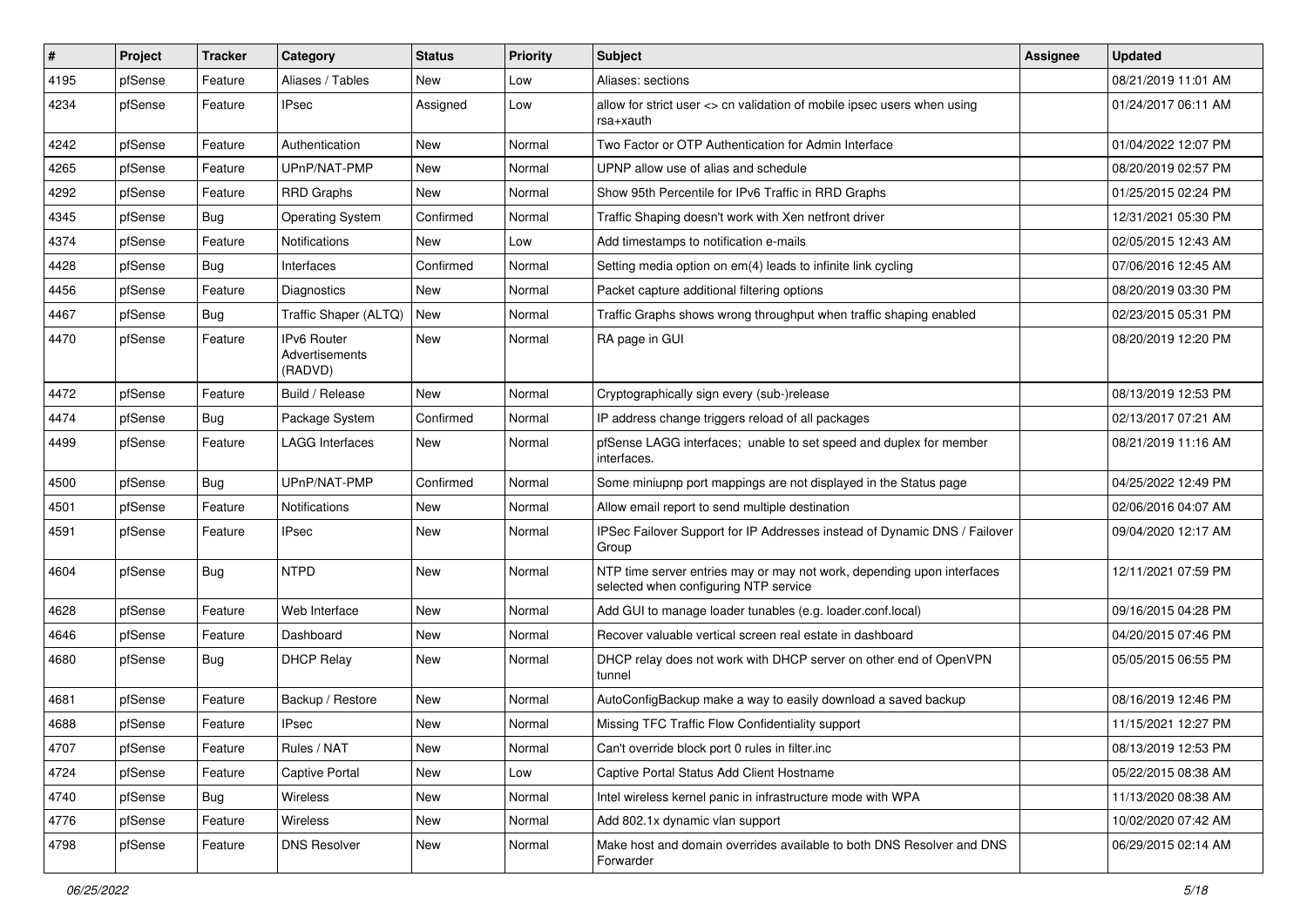| ∦    | Project | <b>Tracker</b> | Category                | <b>Status</b> | <b>Priority</b> | Subject                                                                                                 | <b>Assignee</b> | <b>Updated</b>      |
|------|---------|----------------|-------------------------|---------------|-----------------|---------------------------------------------------------------------------------------------------------|-----------------|---------------------|
| 4845 | pfSense | <b>Bug</b>     | CARP                    | Confirmed     | High            | CARP preemption doesn't switch to backup where connectivity between<br>systems is lost but not NIC link |                 | 07/28/2015 07:55 AM |
| 4899 | pfSense | Feature        | DHCP (IPv4)             | New           | Normal          | Additional BOOTP/DHCP Options should allow a force option                                               |                 | 01/02/2018 02:24 PM |
| 4914 | pfSense | Feature        | <b>Diagnostics</b>      | New           | Low             | <b>Packet Capture Settings</b>                                                                          |                 | 08/20/2019 08:51 AM |
| 4989 | pfSense | Feature        | <b>IPsec</b>            | <b>New</b>    | Normal          | Allow all valid strongswan remote gateway options in gui                                                |                 | 08/20/2015 02:57 PM |
| 4997 | pfSense | Feature        | Rules / NAT             | <b>New</b>    | Normal          | Add setting option to choose default log action for new firewall rules                                  |                 | 08/20/2019 03:29 PM |
| 5074 | pfSense | Feature        | Upgrade                 | New           | Normal          | Standard release notes URLs to facilitate GUI viewing before upgrade                                    |                 | 04/21/2022 12:39 PM |
| 5075 | pfSense | <b>Bug</b>     | Rules / NAT             | Confirmed     | Normal          | pf errors that don't return a line number on first line don't file notice                               |                 | 09/01/2015 06:42 PM |
| 5080 | pfSense | Feature        | DHCP (IPv4)             | New           | Normal          | Settings tab under Services>DHCP Server                                                                 |                 | 08/13/2019 12:53 PM |
| 5091 | pfSense | <b>Bug</b>     | Rules / NAT             | Confirmed     | Very Low        | In rule creation destination ports fields (from and to) are too small to read<br>ports aliases names    |                 | 01/07/2020 07:48 AM |
| 5253 | pfSense | <b>Bug</b>     | PPP Interfaces          | <b>New</b>    | Normal          | 3gstats.php 100% CPU                                                                                    |                 | 01/08/2022 05:02 PM |
| 5306 | pfSense | <b>Bug</b>     | Package System          | <b>New</b>    | Normal          | textarea fields should have linebreaks sanitized automatically on save                                  |                 | 03/03/2017 04:15 AM |
| 5307 | pfSense | Feature        | <b>RRD Graphs</b>       | New           | Low             | Add logarithmic scale option to RRD graphs                                                              |                 | 10/14/2015 07:37 AM |
| 5331 | pfSense | Feature        | <b>IPsec</b>            | New           | Normal          | IPSec table for tuning strongswan.conf                                                                  |                 | 05/05/2021 12:10 AM |
| 5355 | pfSense | <b>Bug</b>     | <b>IPsec</b>            | <b>New</b>    | High            | on Dynamic WAN IP (DHCP Client) it takes 10 minutes before Phase1<br>reconnects                         |                 | 07/08/2016 10:29 PM |
| 5360 | pfSense | Feature        | UPnP/NAT-PMP            | New           | Normal          | Add possibility to configure independent "UPnP & NAT-PMP" instances                                     |                 | 10/31/2015 04:25 AM |
| 5413 | pfSense | Bug            | <b>DNS Resolver</b>     | Confirmed     | High            | Incorrect Handling of Unbound Resolver [service restarts, cache loss, DNS]<br>service interruption]     |                 | 06/19/2022 11:11 PM |
| 5445 | pfSense | Todo           | Web Interface           | <b>New</b>    | Normal          | Improve banner for "background activity"                                                                |                 | 02/06/2016 04:43 AM |
| 5469 | pfSense | <b>Bug</b>     | Package System          | Confirmed     | Low             | package.dtd XSD schema is a piece of pathetic, useless, unmaintained junk                               |                 | 11/22/2015 06:26 AM |
| 5474 | pfSense | Feature        | Interfaces              | New           | Normal          | Add 802.1x configuration to wired interfaces.                                                           |                 | 03/16/2016 04:32 PM |
| 5510 | pfSense | Feature        | Package System          | <b>New</b>    | Normal          | Need a simple way to enable/disable package-installed services                                          |                 | 04/21/2022 12:39 PM |
| 5525 | pfSense | Feature        | OpenVPN                 | New           | Normal          | Add static routes for OpenVPN client remote peer addresses when using<br>non-default WANs               |                 | 11/25/2015 08:44 AM |
| 5556 | pfSense | Feature        | Diagnostics             | New           | Normal          | No error when downloading non-existing file on Diagnostics/Execute                                      |                 | 08/20/2019 03:43 PM |
| 5567 | pfSense | Feature        | Dashboard               | <b>New</b>    | Low             | CARP status widget does not update in real time                                                         |                 | 08/20/2019 03:33 PM |
| 5619 | pfSense | Feature        | <b>Operating System</b> | <b>New</b>    | Normal          | Curl with ARES support                                                                                  |                 | 08/13/2019 02:56 PM |
| 5629 | pfSense | Bug            | <b>IPsec</b>            | New           | Normal          | Allow for IPsec configuration using certs without a CA                                                  |                 | 12/31/2021 05:21 PM |
| 5652 | pfSense | Bug            | Authentication          | New           | Normal          | Radius IETF Class Group Assignment - Incorrect Standard                                                 |                 | 08/13/2019 01:39 PM |
| 5658 | pfSense | <b>Bug</b>     | <b>Captive Portal</b>   | Confirmed     | Low             | Files with the same name cannot be uploaded to multiple captive portal<br>zones                         |                 | 12/18/2015 07:19 PM |
| 5735 | pfSense | Feature        | Aliases / Tables        | New           | Very Low        | Automaticaly add DHCP leases to alias list or make it readable in selected<br>fields                    |                 | 08/21/2019 11:01 AM |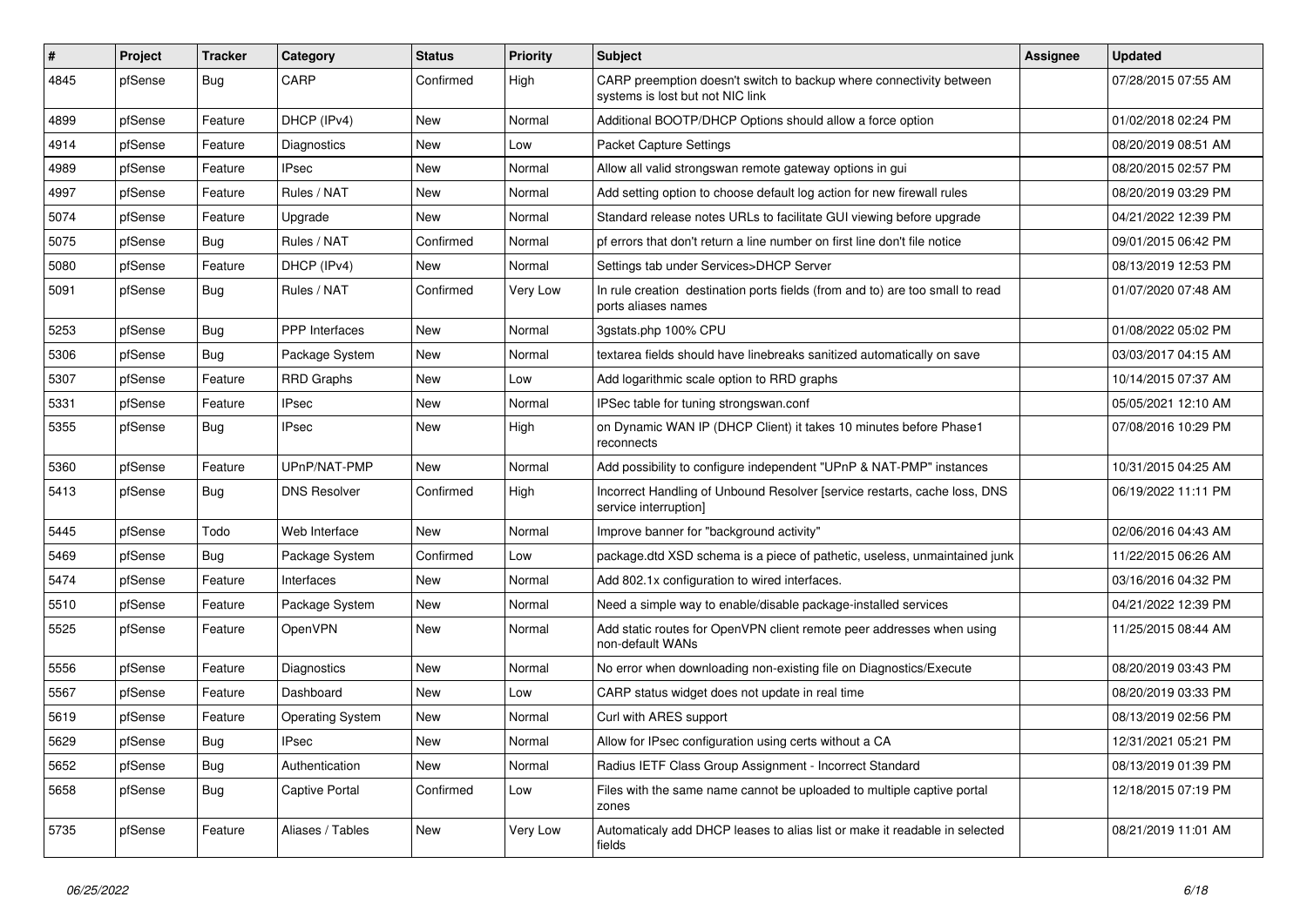| $\vert$ # | Project | <b>Tracker</b> | Category                     | <b>Status</b> | <b>Priority</b> | Subject                                                                                                      | <b>Assignee</b> | <b>Updated</b>      |
|-----------|---------|----------------|------------------------------|---------------|-----------------|--------------------------------------------------------------------------------------------------------------|-----------------|---------------------|
| 5786      | pfSense | <b>Bug</b>     | Web Interface                | New           | Normal          | Check WebConfigurator port for conflicts                                                                     |                 | 04/21/2022 12:39 PM |
| 5791      | pfSense | <b>Bug</b>     | Rules / NAT                  | Confirmed     | Normal          | tftp-proxy functionality is easilly broken by unrelated rules                                                |                 | 07/10/2016 12:24 AM |
| 5813      | pfSense | Feature        | Traffic Shaper (ALTQ)        | New           | Normal          | Replacement of layer7 filter                                                                                 |                 | 02/18/2017 05:08 PM |
| 5825      | pfSense | Feature        | Authentication               | New           | Normal          | Allow EAP-RADIUS for authentication servers                                                                  |                 | 08/21/2019 10:32 AM |
| 5835      | pfSense | Feature        | OpenVPN                      | New           | Very Low        | Improve OpenVPN client gateway detection in edge cases where the<br>remote does not send gateway information |                 | 03/20/2016 12:29 AM |
| 5849      | pfSense | <b>Bug</b>     | CARP                         | New           | Normal          | Routing fail on CARP IPsec                                                                                   |                 | 12/18/2021 04:41 PM |
| 5850      | pfSense | Feature        | User Manager /<br>Privileges | New           | Normal          | Limit "WebCfg - System: User Manager page" privilege to non-admins and<br>non-admin groups                   |                 | 02/19/2017 10:04 AM |
| 5887      | pfSense | <b>Bug</b>     | Interfaces                   | Confirmed     | Normal          | hardware_offloading_applyflags sets/unsets most values when already set<br>correctly                         |                 | 07/06/2016 03:31 PM |
| 5902      | pfSense | Todo           | <b>Configuration Backend</b> | <b>New</b>    | Normal          | Use a common place for default values                                                                        |                 | 08/13/2019 12:53 PM |
| 5950      | pfSense | Feature        | DHCP (IPv6)                  | New           | Normal          | DHCPv6 Server support for PD of PD-obtained networks                                                         |                 | 03/04/2016 03:04 AM |
| 6011      | pfSense | Bug            | Web Interface                | Confirmed     | Low             | IPv6 link local fails HTTP REFERER check                                                                     |                 | 09/04/2016 09:57 AM |
| 6029      | pfSense | <b>Bug</b>     | <b>XML Parser</b>            | New           | Normal          | Unhelpful error messages in xmlparse*.inc and generally                                                      |                 | 08/13/2019 12:52 PM |
| 6038      | pfSense | Feature        | Interfaces                   | New           | Normal          | Add ability to configure which interface is chosen for defining hostname IP<br>in /etc/hosts                 |                 | 07/07/2017 09:56 AM |
| 6051      | pfSense | <b>Bug</b>     | DHCP (IPv6)                  | New           | Normal          | DHCPv6 Client Failure for additional WAN Address causes<br>2-seconds-service-restart-loop                    |                 | 12/03/2020 01:08 AM |
| 6055      | pfSense | Bug            | Package System               | Confirmed     | Low             | Menu items may remain from packages no longer installed                                                      |                 | 06/18/2021 08:46 PM |
| 6103      | pfSense | Feature        | <b>DNS Resolver</b>          | New           | Normal          | DNS Resolver Outgoing Interfaces should be able to use Gateway Groups                                        |                 | 10/21/2019 08:02 AM |
| 6186      | pfSense | Bug            | Services                     | New           | Normal          | race conditions in service startup                                                                           |                 | 04/21/2022 12:39 PM |
| 6207      | pfSense | Feature        | Rules / NAT                  | New           | Normal          | Please, add "THIS IF broadcast" Macro for use in firewall rules                                              |                 | 08/21/2019 11:01 AM |
| 6213      | pfSense | Feature        | <b>IPsec</b>                 | New           | Normal          | IPSEC: IPV4/IPV6 dual-interface-stack support for Mobile IKE                                                 |                 | 04/20/2016 07:48 AM |
| 6215      | pfSense | Feature        | Web Interface                | New           | Normal          | Create consistent UI for admin access security                                                               |                 | 04/20/2016 03:05 PM |
| 6228      | pfSense | Feature        | <b>Operating System</b>      | <b>New</b>    | Normal          | Please provide a means for IGMPv3 and MLDv2 support                                                          |                 | 05/20/2020 03:21 PM |
| 6255      | pfSense | Bug            | <b>PPP</b> Interfaces        | Confirmed     | Low             | PPP Country/Provider/Plan configuration not saved                                                            |                 | 04/25/2016 07:15 PM |
| 6283      | pfSense | Feature        | DHCP (IPv6)                  | New           | Normal          | Register DHCPv6 leases with DNS resolver                                                                     |                 | 08/21/2019 10:48 AM |
| 6289      | pfSense | Bug            | Interfaces                   | New           | Normal          | IPv6 address not given to track6 interfaces on create                                                        |                 | 12/30/2021 04:17 AM |
| 6321      | pfSense | Bug            | L2TP                         | New           | Normal          | Problem with connecting I2tp over ipsec from android and windows                                             |                 | 11/13/2020 11:01 AM |
| 6332      | pfSense | Todo           | Web Interface                | New           | Normal          | Upgrade encryption options to cover current range of recommendations                                         |                 | 08/13/2019 02:34 PM |
| 6361      | pfSense | <b>Bug</b>     | Web Interface                | New           | Low             | Responsive Mobile Menu issue                                                                                 |                 | 05/16/2016 12:09 PM |
| 6362      | pfSense | Bug            | DHCP (IPv4)                  | Confirmed     | Normal          | DHCP Client ID not used                                                                                      |                 | 07/09/2021 06:30 AM |
| 6370      | pfSense | Bug            | <b>IPsec</b>                 | Confirmed     | Normal          | IPSEC bound to WAN gateway group and Dynamic DNS doesn't to fail back<br>tunnel to WAN on DDNS update        |                 | 08/31/2021 07:38 AM |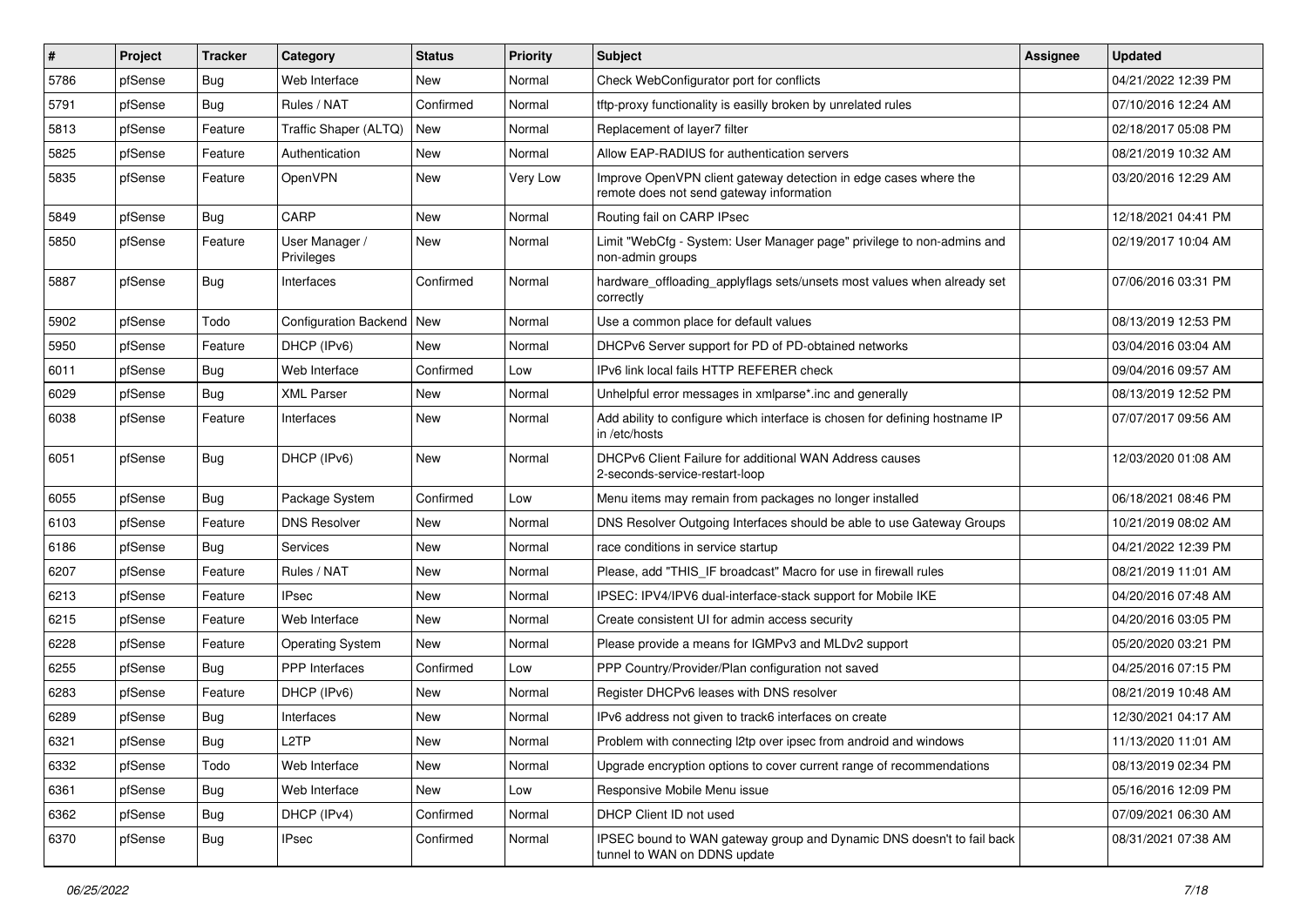| #    | Project | <b>Tracker</b> | Category                                 | <b>Status</b> | <b>Priority</b> | <b>Subject</b>                                                                                   | <b>Assignee</b> | <b>Updated</b>      |
|------|---------|----------------|------------------------------------------|---------------|-----------------|--------------------------------------------------------------------------------------------------|-----------------|---------------------|
| 6386 | pfSense | <b>Bug</b>     | IPv6 Router<br>Advertisements<br>(RADVD) | New           | Low             | Switching Router Advertisements to disabled should broadcast IP Removal<br>messages              |                 | 05/22/2016 10:44 PM |
| 6390 | pfSense | Todo           | Dashboard                                | New           | Low             | Autoscale from Traffic Graph not correct size (big graphs)                                       |                 | 05/23/2016 01:38 PM |
| 6398 | pfSense | <b>Bug</b>     | <b>Configuration Backend</b>             | New           | Normal          | If config cannot be loaded due to corruption or bug, it isn't handled<br>gracefully (just stops) |                 | 08/13/2019 01:23 PM |
| 6412 | pfSense | Feature        | <b>Operating System</b>                  | New           | Normal          | Add includedir directive for /var/etc/xinet.d to xinetd configuration                            |                 | 08/13/2019 01:23 PM |
| 6430 | pfSense | <b>Bug</b>     | <b>DNS Resolver</b>                      | Confirmed     | Low             | pfsense should sanity-check hostnames when copying from dhcpd.leases to<br>/etc/hosts            |                 | 08/13/2019 01:23 PM |
| 6457 | pfSense | Feature        | Installer                                | New           | Normal          | Allow ability to configure AWS EC2 AMI via userdata                                              |                 | 09/21/2020 02:54 PM |
| 6469 | pfSense | Feature        | Console Menu                             | New           | Normal          | Improve help + self documentation in console PHP shell                                           |                 | 08/13/2019 01:23 PM |
| 6481 | pfSense | <b>Bug</b>     | <b>IPsec</b>                             | New           | Normal          | loading EAP_RADIUS method failed                                                                 |                 | 03/24/2020 04:25 PM |
| 6493 | pfSense | <b>Bug</b>     | Web Interface                            | Confirmed     | Normal          | Dynamic DNS clients slow page load                                                               |                 | 06/17/2016 03:43 AM |
| 6500 | pfSense | Feature        | Package System                           | New           | Normal          | Should be a way to determine which packages are available without having<br>to update/install    |                 | 06/17/2016 05:34 PM |
| 6501 | pfSense | Todo           | Web Interface                            | <b>New</b>    | Normal          | Tightening up subnet expansion                                                                   |                 | 08/13/2019 01:23 PM |
| 6517 | pfSense | <b>Bug</b>     | <b>IPsec</b>                             | Confirmed     | Normal          | Adding mobile IPsec phase 2 entries requires restart of strongswan                               |                 | 06/21/2016 11:04 PM |
| 6539 | pfSense | Feature        | Rules / NAT                              | <b>New</b>    | Normal          | ICMPv6 filtering requires multiple rules - no range support                                      |                 | 08/13/2019 01:23 PM |
| 6541 | pfSense | Bug            | IPv6 Router<br>Advertisements<br>(RADVD) | New           | Normal          | IPv6 RAs always include on-link prefix; clients may not use DHCPv6<br>managed addresses          |                 | 08/13/2019 03:23 PM |
| 6544 | pfSense | Feature        | DHCP (IPv4)                              | New           | Very Low        | RFC 3046 DHCP Option 82 support (and RFC 3315/4649/4580 for IPv6)                                |                 | 07/13/2020 02:14 AM |
| 6554 | pfSense | Feature        | <b>NTPD</b>                              | New           | Normal          | Reintroduce NTP mode7 for IEEE 1588 PTPd interop                                                 |                 | 08/13/2019 01:40 PM |
| 6574 | pfSense | Feature        | Hardware / Drivers                       | <b>New</b>    | Normal          | Support USB RNDIS network interfaces                                                             |                 | 08/20/2019 08:46 AM |
| 6580 | pfSense | <b>Bug</b>     | <b>Operating System</b>                  | Confirmed     | Normal          | Bridge with down member interface sends ICMP unreachables where it<br>shouldn't                  |                 | 07/05/2016 05:40 PM |
| 6602 | pfSense | Feature        | User Manager /<br>Privileges             | New           | Normal          | Config writes denied via "deny config write" permission should notify as<br>such                 |                 | 08/20/2019 03:43 PM |
| 6604 | pfSense | Feature        | <b>NTPD</b>                              | <b>New</b>    | Normal          | Allow NTP server list to be overridden by DHCP/PPP                                               |                 | 08/13/2019 01:39 PM |
| 6605 | pfSense | Bug            | Interfaces                               | Confirmed     | Normal          | rc.linkup logic issues with actions taken                                                        |                 | 07/12/2016 07:46 PM |
| 6608 | pfSense | Feature        | Backup / Restore                         | <b>New</b>    | Low             | backup and restore dhcp                                                                          |                 | 07/13/2016 04:09 PM |
| 6614 | pfSense | Bug            | Web Interface                            | Confirmed     | Normal          | Dashboard high CPU usage                                                                         |                 | 07/14/2016 03:04 PM |
| 6615 | pfSense | Feature        | DHCP (IPv4)                              | New           | Normal          | new DHCP server option                                                                           |                 | 08/13/2019 01:39 PM |
| 6627 | pfSense | <b>Bug</b>     | Rules / NAT                              | New           | Normal          | floating tab match rules ignore quick action so should be removed                                |                 | 07/18/2016 02:15 PM |
| 6647 | pfSense | Todo           | Web Interface                            | New           | Very Low        | <b>Enable Additional Security Headers</b>                                                        |                 | 05/14/2021 01:09 AM |
| 6668 | pfSense | Bug            | <b>IPsec</b>                             | Feedback      | Normal          | IPSec tunnel + L2TP/IPSec VPN - wrong PSK chosen by pfSense                                      |                 | 09/21/2019 02:07 AM |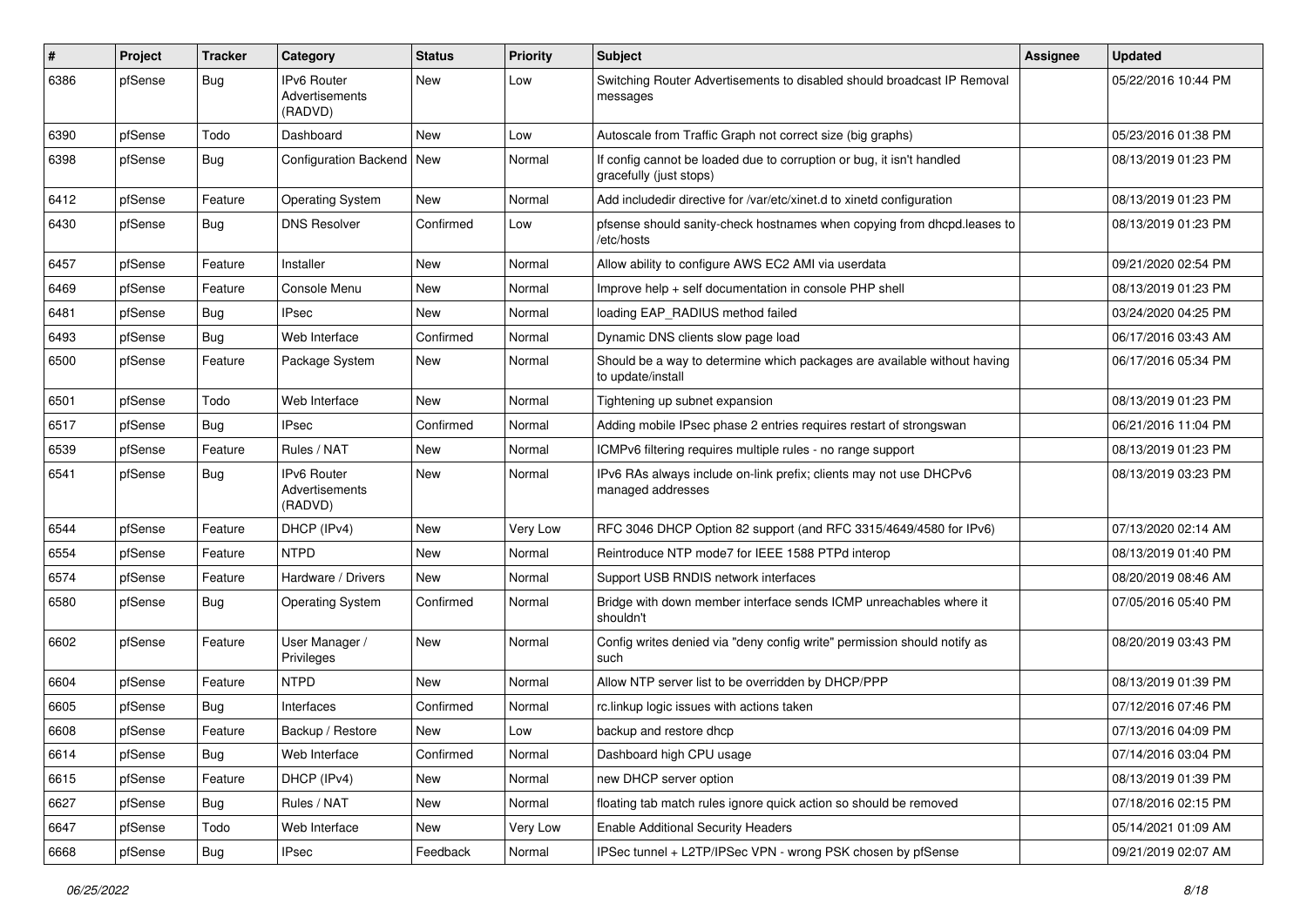| ∦    | Project | <b>Tracker</b> | Category                                 | <b>Status</b> | <b>Priority</b> | <b>Subject</b>                                                                                                                                      | <b>Assignee</b> | <b>Updated</b>      |
|------|---------|----------------|------------------------------------------|---------------|-----------------|-----------------------------------------------------------------------------------------------------------------------------------------------------|-----------------|---------------------|
| 6691 | pfSense | Bug            | DHCP (IPv6)                              | <b>New</b>    | Normal          | dhcp6c quits after only two tries if no response was received                                                                                       |                 | 12/07/2020 04:25 PM |
| 6738 | pfSense | Feature        | Web Interface                            | <b>New</b>    | Normal          | GUI Action Buttons replicated to the top of the List                                                                                                |                 | 07/10/2021 01:04 PM |
| 6776 | pfSense | Feature        | Rules / NAT                              | <b>New</b>    | Normal          | Allow disabling of "filter rule association" by default                                                                                             |                 | 08/17/2021 10:56 AM |
| 6796 | pfSense | Feature        | Interfaces                               | <b>New</b>    | Normal          | Allow hostnames as GRE and GIF endpoints                                                                                                            |                 | 08/13/2019 02:35 PM |
| 6799 | pfSense | <b>Bug</b>     | Rules / NAT                              | <b>New</b>    | Normal          | Using NOT (!) with interface subnet macros results unexpected traffic<br>passing when multiple subnets are included in the macro (i.e. VIP subnets) |                 | 02/07/2022 02:18 PM |
| 6803 | pfSense | <b>Bug</b>     | Web Interface                            | <b>New</b>    | Normal          | CSRF timeout occurs when it (probably) shouldn't                                                                                                    |                 | 11/03/2016 09:43 PM |
| 6804 | pfSense | Feature        | Diagnostics                              | New           | Very Low        | Add row counter into Diagnostics -> Edit File                                                                                                       |                 | 08/20/2019 03:44 PM |
| 6816 | pfSense | Feature        | IPv6 Router<br>Advertisements<br>(RADVD) | <b>New</b>    | Normal          | Status and/or Diagnostics page for radvd                                                                                                            |                 | 08/13/2019 02:35 PM |
| 6823 | pfSense | <b>Bug</b>     | Interfaces                               | <b>New</b>    | Normal          | No connectivity after changing link state to UP                                                                                                     |                 | 04/21/2022 12:39 PM |
| 6842 | pfSense | Feature        | Package System                           | New           | Low             | Package Manager progress bar should indicate overall progress                                                                                       |                 | 08/21/2019 08:55 AM |
| 6845 | pfSense | Feature        | Interfaces                               | <b>New</b>    | Normal          | DHCP / DHCPv6 WAN client status page                                                                                                                |                 | 08/19/2019 12:37 PM |
| 6917 | pfSense | Feature        | Upgrade                                  | New           | Normal          | Add ability to choose from what IP/IFACE you search for updates                                                                                     |                 | 11/11/2016 09:51 AM |
| 6926 | pfSense | <b>Bug</b>     | UPnP/NAT-PMP                             | New           | Normal          | Miniupnp advertising expired IPv6 address                                                                                                           |                 | 01/15/2022 08:29 PM |
| 6956 | pfSense | Feature        | Captive Portal                           | New           | Normal          | Allow more control over concurrent logins                                                                                                           |                 | 11/23/2016 12:01 PM |
| 6960 | pfSense | Feature        | DHCP (IPv4)                              | New           | Normal          | Consider replacing ISC DHCP server with KEA DHCP                                                                                                    |                 | 09/24/2020 01:59 PM |
| 6977 | pfSense | <b>Bug</b>     | Interfaces                               | <b>New</b>    | Normal          | VLAN traffic is erroneously counted as underlying iface (untagged) traffic                                                                          |                 | 08/13/2019 02:56 PM |
| 7030 | pfSense | Feature        | Multi-WAN                                | <b>New</b>    | Very Low        | New Feature Load Balance Per Amount Of GB                                                                                                           |                 | 08/13/2019 02:56 PM |
| 7040 | pfSense | <b>Bug</b>     | Interfaces                               | <b>New</b>    | Normal          | Issue when disabling an interface                                                                                                                   |                 | 12/26/2016 02:56 AM |
| 7078 | pfSense | Feature        | OpenVPN                                  | <b>New</b>    | Low             | Allow reordering of client specific overrides in OpenVPN                                                                                            |                 | 11/21/2019 02:48 PM |
| 7082 | pfSense | <b>Bug</b>     | Package System                           | <b>New</b>    | Normal          | pkg_edit.php - impossible to use default_value with rowhelperfield                                                                                  |                 | 08/21/2019 09:15 AM |
| 7085 | pfSense | Feature        | Rules / NAT                              | <b>New</b>    | Normal          | <b>Edit Firewall Rules Seperator</b>                                                                                                                |                 | 09/10/2017 09:15 AM |
| 7096 | pfSense | <b>Bug</b>     | <b>DNS Resolver</b>                      | Feedback      | Normal          | Unbound fails to start on boot if specific network devices are configured in<br>the "Network Interfaces"                                            |                 | 11/22/2021 08:59 AM |
| 7113 | pfSense | Bug            | Dashboard                                | <b>New</b>    | Normal          | Interface name in Traffic Graphs                                                                                                                    |                 | 12/31/2021 05:40 PM |
| 7138 | pfSense | <b>Bug</b>     | DHCP (IPv6)                              | Assigned      | Normal          | Pfsense wide dhcpv6 client doesn't recognise ifid statement                                                                                         |                 | 04/21/2022 12:39 PM |
| 7152 | pfSense | <b>Bug</b>     | <b>DNS Resolver</b>                      | <b>New</b>    | Normal          | Unbound / DNS Resolver issue if "Register DHCP static mappings in the<br>DNS Resolver" set before wildcard DNS custom options                       |                 | 12/18/2021 04:59 PM |
| 7172 | pfSense | Bug            | DHCP (IPv4)                              | <b>New</b>    | Normal          | Sorting by hostname in Services > DHCP Server > LAN should be "natural"<br>(alphanumeric friendly)                                                  |                 | 08/20/2019 03:47 PM |
| 7181 | pfSense | Feature        | Rules / NAT                              | <b>New</b>    | Low             | Add Top and Add Bottom on Seperator                                                                                                                 |                 | 08/21/2019 08:55 AM |
| 7182 | pfSense | Feature        | Dashboard                                | <b>New</b>    | Normal          | Break up System Widget on the Dashboard                                                                                                             |                 | 08/21/2019 08:59 AM |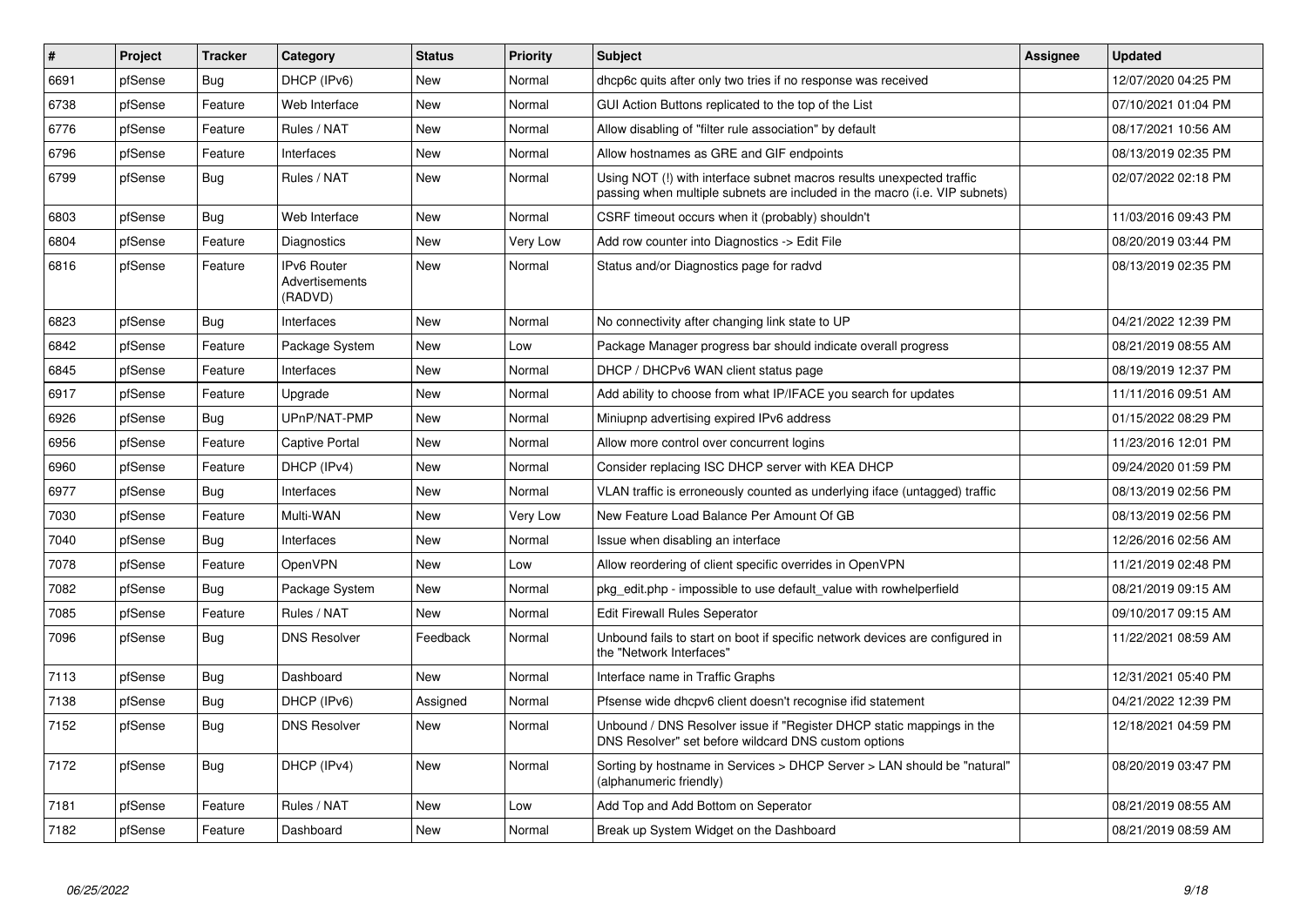| $\vert$ # | Project | <b>Tracker</b> | Category                                 | <b>Status</b> | <b>Priority</b> | Subject                                                                                                          | <b>Assignee</b> | <b>Updated</b>      |
|-----------|---------|----------------|------------------------------------------|---------------|-----------------|------------------------------------------------------------------------------------------------------------------|-----------------|---------------------|
| 7195      | pfSense | Bug            | Package System                           | New           | Normal          | pkg_edit.php - <checkenablefields> tag has no effect on fields other than<br/>checkbox/input</checkenablefields> |                 | 08/21/2019 09:15 AM |
| 7201      | pfSense | Feature        | <b>NTPD</b>                              | New           | Normal          | NTP Support multiple GPS reference clocks                                                                        |                 | 04/27/2021 12:31 PM |
| 7238      | pfSense | <b>Bug</b>     | Web Interface                            | New           | Normal          | Menu layout broken when using "Hostname in Menu" with long hostnames                                             |                 | 02/21/2017 07:01 AM |
| 7244      | pfSense | Feature        | Developer Tools                          | <b>New</b>    | Normal          | Publish pfsense as a Vagrant Basebox                                                                             |                 | 01/29/2019 04:09 AM |
| 7260      | pfSense | Feature        | Rules / NAT                              | New           | Normal          | Source OS / p0f Database Missing Modern Operating Systems                                                        |                 | 04/18/2020 02:25 AM |
| 7281      | pfSense | Feature        | OpenVPN                                  | New           | Normal          | OpenVPN: Add support for IPv6 dynamic prefix selection                                                           |                 | 12/21/2017 08:56 PM |
| 7286      | pfSense | <b>Bug</b>     | OpenVPN                                  | Incomplete    | Normal          | OpenVPN client is unreliable when you have multiple tunnels                                                      |                 | 08/19/2019 03:28 PM |
| 7287      | pfSense | Feature        | <b>NTPD</b>                              | New           | Normal          | NTP add support for ACTS ref clock                                                                               |                 | 10/12/2020 07:45 AM |
| 7289      | pfSense | <b>Bug</b>     | Certificates                             | New           | Low             | Generating 4096bit Certificate                                                                                   |                 | 08/14/2019 09:56 AM |
| 7292      | pfSense | Feature        | Dynamic DNS                              | New           | Normal          | DynamicDNS configuration does not sync to HA secondary                                                           |                 | 02/21/2017 04:56 PM |
| 7303      | pfSense | Bug            | IPv6 Router<br>Advertisements<br>(RADVD) | New           | Normal          | ipv6 connectivity lost on pfSense reboot                                                                         |                 | 08/20/2019 12:23 PM |
| 7314      | pfSense | <b>Bug</b>     | <b>RRD Graphs</b>                        | <b>New</b>    | Low             | Discrepancy in ntp monitoring view                                                                               |                 | 02/24/2017 08:37 PM |
| 7329      | pfSense | <b>Bug</b>     | <b>DNS Forwarder</b>                     | <b>New</b>    | Low             | <b>DHCP Not Updating DNS</b>                                                                                     |                 | 01/21/2022 09:16 PM |
| 7352      | pfSense | <b>Bug</b>     | Routing                                  | New           | Normal          | pfSense IPv6 static route is dumped after a WAN flap                                                             |                 | 01/20/2022 09:35 AM |
| 7365      | pfSense | Feature        | Logging                                  | <b>New</b>    | Low             | Pass firewall/filter rule set through logging for centralized loggers to key on                                  |                 | 03/07/2017 10:44 AM |
| 7373      | pfSense | Bug            | Rules / NAT                              | New           | Normal          | Firewall schedules GUI needs to be redone from scratch                                                           |                 | 08/21/2019 08:56 AM |
| 7385      | pfSense | Todo           | Web Interface                            | New           | Normal          | Sanitize PHP includes                                                                                            |                 | 08/13/2019 03:22 PM |
| 7402      | pfSense | <b>Bug</b>     | Web Interface                            | <b>New</b>    | Normal          | Inconsistent use of htmlentities validation checks                                                               |                 | 03/21/2017 08:58 AM |
| 7405      | pfSense | Feature        | DHCP (IPv4)                              | New           | Normal          | Ability to add dhcp host reservations from "Diagnostics -> ARP table"                                            |                 | 10/12/2020 08:22 AM |
| 7418      | pfSense | Feature        | Dynamic DNS                              | New           | Normal          | Dynamic dns should be sorted interface name                                                                      |                 | 08/21/2019 08:58 AM |
| 7420      | pfSense | Bug            | <b>IPsec</b>                             | New           | Normal          | ipsec status freezing                                                                                            |                 | 02/13/2020 09:09 AM |
| 7430      | pfSense | <b>Bug</b>     | Interfaces                               | New           | Normal          | pfsense-utils.inc - where_is_ipaddr_configured() should account for<br>loopback interface                        |                 | 08/13/2019 03:48 PM |
| 7441      | pfSense | Feature        | DHCP (IPv4)                              | <b>New</b>    | Low             | Display start/end times for Static Mapping leases on DHCP<br>Leases/DHCPv6 Leases                                |                 | 08/21/2019 10:48 AM |
| 7442      | pfSense | Feature        | Diagnostics                              | <b>New</b>    | Low             | Suggestions for Diagnostics / ARP Table and Diagnostics / NDP Table                                              |                 | 08/21/2019 09:27 AM |
| 7459      | pfSense | Feature        | Diagnostics                              | New           | Low             | Refresh" button for Diagnostics/Tables display                                                                   |                 | 08/21/2019 09:27 AM |
| 7476      | pfSense | <b>Bug</b>     | Logging                                  | New           | Normal          | Dirty buffer used to build log messages?                                                                         |                 | 04/17/2017 09:51 PM |
| 7495      | pfSense | Feature        | <b>DNS Resolver</b>                      | New           | Low             | Ability to set TTL for local for Unbound host overrides and dhcp leases                                          |                 | 03/06/2018 09:46 AM |
| 7521      | pfSense | Feature        | Package System                           | New           | High            | Package Updates via Mirror                                                                                       |                 | 05/04/2017 08:21 PM |
| 7531      | pfSense | Feature        | Package System                           | New           | Low             | pkg behavior when encountering invalid SSL certificate                                                           |                 | 05/08/2017 06:57 PM |
| 7541      | pfSense | Feature        | Installer                                | New           | Normal          | ZFS Install, add hot spare option                                                                                |                 | 08/14/2019 09:32 AM |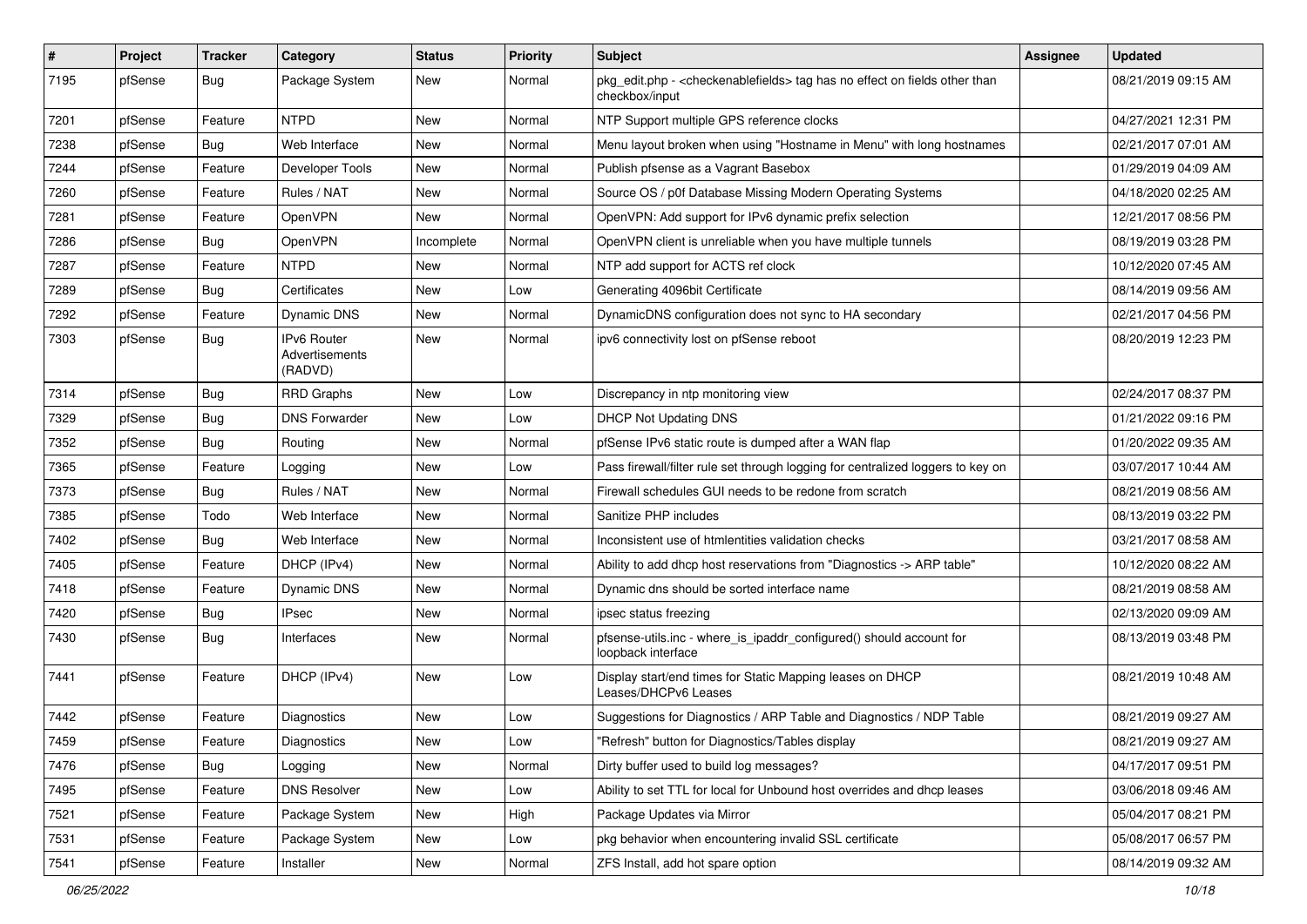| $\vert$ # | Project | <b>Tracker</b> | Category                                 | <b>Status</b> | <b>Priority</b> | <b>Subject</b>                                                                                                        | <b>Assignee</b> | <b>Updated</b>      |
|-----------|---------|----------------|------------------------------------------|---------------|-----------------|-----------------------------------------------------------------------------------------------------------------------|-----------------|---------------------|
| 7551      | pfSense | <b>Bug</b>     | Rules / NAT                              | New           | Normal          | Dynamic IPsec endpoints not added to rule set after WAN down/up                                                       |                 | 05/16/2017 02:26 PM |
| 7553      | pfSense | <b>Bug</b>     | <b>Captive Portal</b>                    | Confirmed     | Very Low        | Captive portal on a parent interface blocks traffic on VLAN interfaces too                                            |                 | 08/19/2018 03:15 PM |
| 7563      | pfSense | Feature        | L <sub>2</sub> TP                        | New           | Normal          | I2tp Suggestion: consider allowing IP/Subnet for the user.                                                            |                 | 08/21/2019 10:52 AM |
| 7589      | pfSense | <b>Bug</b>     | Diagnostics                              | New           | Normal          | diag_edit.php old print_info_box                                                                                      |                 | 05/20/2017 05:02 PM |
| 7590      | pfSense | <b>Bug</b>     | Diagnostics                              | <b>New</b>    | Normal          | diag_edit do not save when nothing to sae (in directory browse view)                                                  |                 | 05/20/2017 05:04 PM |
| 7602      | pfSense | Feature        | <b>Operating System</b>                  | New           | Normal          | Auto-Create bootable USB for recovery                                                                                 |                 | 08/13/2019 09:50 AM |
| 7626      | pfSense | Feature        | Interfaces                               | <b>New</b>    | Normal          | Add IPoE support for WAN                                                                                              |                 | 01/01/2022 12:31 AM |
| 7648      | pfSense | <b>Bug</b>     | CARP                                     | New           | Very Low        | SPAN ports on an interface renders CARP HA inoperative                                                                |                 | 06/14/2017 09:19 PM |
| 7665      | pfSense | <b>Bug</b>     | Aliases / Tables                         | New           | Normal          | Host range validation for Aliases is not strict enough                                                                |                 | 08/21/2019 11:01 AM |
| 7671      | pfSense | Feature        | Gateway Monitoring                       | <b>New</b>    | Normal          | Gateway Monitoring Via Custom Script or Telnet.                                                                       |                 | 09/18/2020 02:59 PM |
| 7688      | pfSense | Feature        | Backup / Restore                         | New           | Low             | AutoConfigBackup - Info Icon - username only                                                                          |                 | 10/22/2017 10:46 AM |
| 7718      | pfSense | Feature        | Dynamic DNS                              | New           | Very Low        | Hostname for Custom DynDNS Updater.                                                                                   |                 | 07/24/2017 10:05 AM |
| 7720      | pfSense | Feature        | Hardware / Drivers                       | <b>New</b>    | Normal          | Add general watchdog kernel modules (like ichwd) and watchdogd support<br>in the GUI.                                 |                 | 08/19/2019 01:20 PM |
| 7730      | pfSense | <b>Bug</b>     | Interfaces                               | <b>New</b>    | High            | 2.3.4_1 greX: loop detected when hit save on filter rules or interfaces                                               |                 | 07/27/2017 08:16 AM |
| 7734      | pfSense | Bug            | DHCP (IPv6)                              | New           | Normal          | Using opton ia pd0 does not renew prefix and prefix get dropped                                                       |                 | 07/31/2017 03:46 AM |
| 7737      | pfSense | <b>Bug</b>     | IPv6 Router<br>Advertisements<br>(RADVD) | New           | Normal          | radvd error message                                                                                                   |                 | 08/13/2019 09:41 AM |
| 7738      | pfSense | Feature        | <b>IPsec</b>                             | <b>New</b>    | Normal          | Highlight which IPSec (or other VPN) crypto modes are<br>hardware-accelerated in the UI                               |                 | 08/13/2019 03:46 PM |
| 7747      | pfSense | Feature        | Console Menu                             | <b>New</b>    | Normal          | Minor UI Tweak: Make hitting enter on the console (esp via SSH) should not<br>log you out, but simply redraw the menu |                 | 08/01/2017 04:03 PM |
| 7757      | pfSense | Bug            | Backup / Restore                         | New           | Normal          | Auto Config Backup fails to upload unless Default Gateway is up                                                       |                 | 08/16/2019 12:47 PM |
| 7761      | pfSense | Feature        | Rules / NAT                              | <b>New</b>    | Normal          | Add a way to match on IPv6 proto=0 (hop-by-hop header extension)                                                      |                 | 08/13/2019 03:49 PM |
| 7773      | pfSense | Feature        | <b>IPsec</b>                             | <b>New</b>    | Normal          | IPSec using IKEv2 with split DNS not using provided domain names                                                      |                 | 08/15/2017 05:25 PM |
| 7779      | pfSense | <b>Bug</b>     | OpenVPN                                  | New           | Normal          | Traffic crossing a site-to-site OpenVPN tunnel fails to fragment.                                                     |                 | 06/02/2021 08:26 AM |
| 7781      | pfSense | Feature        | Rules / NAT                              | New           | Normal          | Please Enable Rule Separators on Manual Outbound NAT                                                                  |                 | 08/21/2019 09:07 AM |
| 7783      | pfSense | Feature        | <b>Operating System</b>                  | New           | Normal          | Support for hosting VMs on pfSense using bhyve                                                                        |                 | 03/25/2022 11:53 AM |
| 7788      | pfSense | Bug            | Dashboard                                | New           | Low             | Irregular updating of widgets like cpu/uptime on system widget.                                                       |                 | 08/21/2019 09:03 AM |
| 7799      | pfSense | Feature        | Rules / NAT                              | New           | Normal          | Make an ajax call to toggle logging by clicking on the logging icon next to a<br>rule                                 |                 | 08/13/2019 09:40 AM |
| 7800      | pfSense | Feature        | Logging                                  | New           | Normal          | Add option for state logging                                                                                          |                 | 08/13/2019 03:51 PM |
| 7812      | pfSense | Feature        | Web Interface                            | New           | Normal          | ZFS handling of autopreplace                                                                                          |                 | 08/13/2019 03:53 PM |
| 7821      | pfSense | Bug            | DHCP (IPv6)                              | New           | Normal          | GIF does not support broadcast                                                                                        |                 | 08/29/2017 10:50 AM |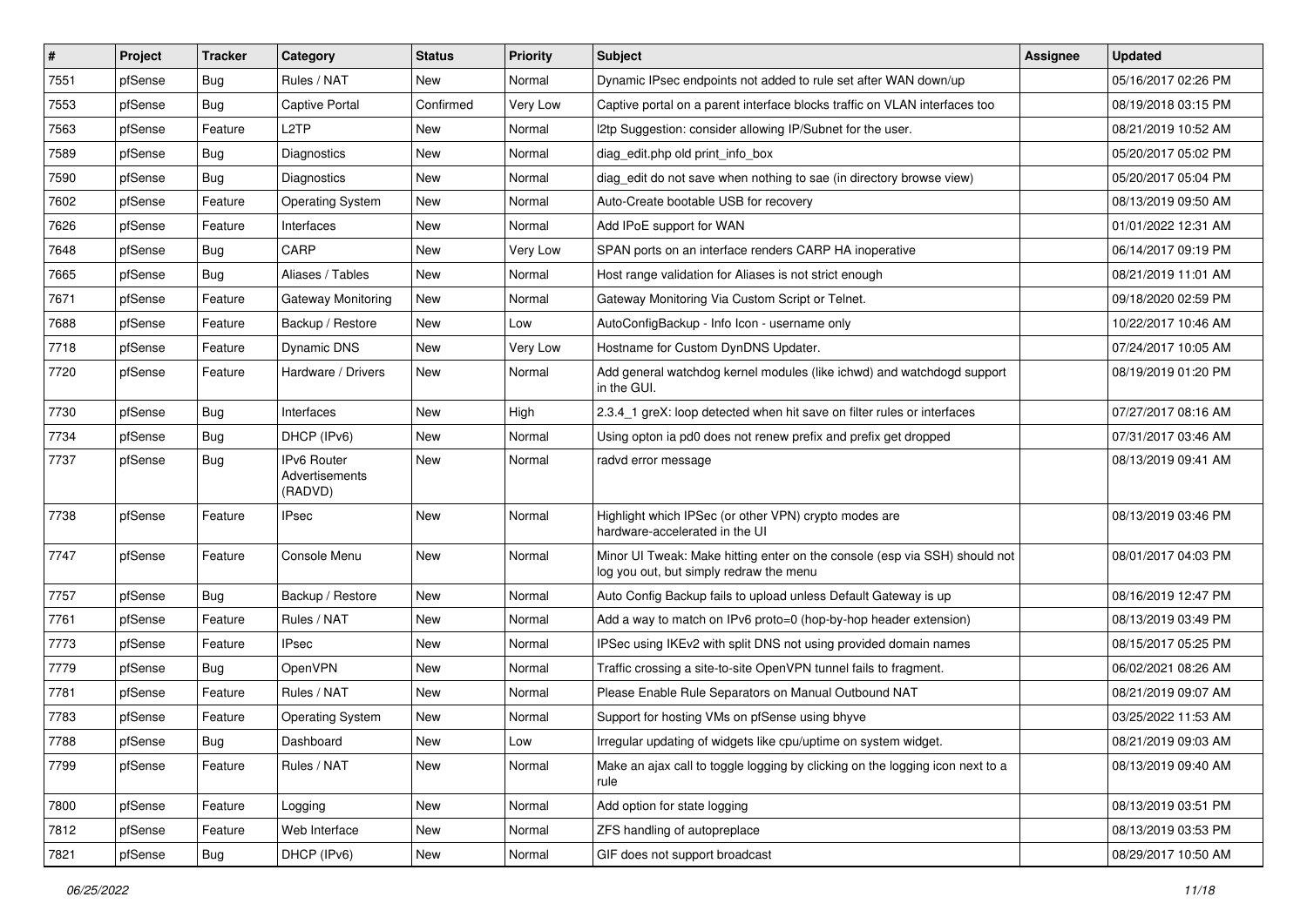| $\vert$ # | Project | <b>Tracker</b> | Category                     | <b>Status</b> | <b>Priority</b> | <b>Subject</b>                                                                                                                    | <b>Assignee</b> | <b>Updated</b>      |
|-----------|---------|----------------|------------------------------|---------------|-----------------|-----------------------------------------------------------------------------------------------------------------------------------|-----------------|---------------------|
| 7848      | pfSense | Bug            | <b>Diagnostics</b>           | New           | Low             | NDP Table Sort by Expiration Error                                                                                                |                 | 08/26/2019 02:56 PM |
| 7852      | pfSense | Feature        | <b>DNS Resolver</b>          | <b>New</b>    | Normal          | Add views support to Unbound GUI                                                                                                  |                 | 09/11/2017 12:26 PM |
| 7857      | pfSense | <b>Bug</b>     | Dashboard                    | New           | Very Low        | Interfaces Widget U/I fails to wrap IPV6 addresses when the string is too<br>wide for the widget                                  |                 | 08/13/2019 09:15 AM |
| 7863      | pfSense | <b>Bug</b>     | User Manager /<br>Privileges | New           | Normal          | The "WebCfg - All pages" permission inclueds the "User - System: Shell<br>account access" even though that is not a WebCofg page. |                 | 09/16/2017 05:13 AM |
| 7881      | pfSense | Feature        | OpenVPN                      | New           | Normal          | OpenVPN client - add support for multiple server entries                                                                          |                 | 08/14/2019 09:32 AM |
| 7888      | pfSense | Feature        | Package System               | New           | Normal          | Add a button in package manager GUI to upgrade all packages                                                                       |                 | 09/28/2017 05:50 AM |
| 7899      | pfSense | <b>Bug</b>     | Traffic Shaper (ALTQ)        | <b>New</b>    | Normal          | a floating 'match' rule on LAN does not put traffic from a broswer on a<br>clientpc into a shaper queue                           |                 | 09/28/2017 09:16 AM |
| 7922      | pfSense | Feature        | Rules / NAT                  | New           | Normal          | Add the option to select the ISP IPv6 Delegated Prefix as a destination in<br>firewall rules                                      |                 | 10/10/2017 06:36 PM |
| 7934      | pfSense | Feature        | Dashboard                    | <b>New</b>    | Very Low        | format support phone# for international use                                                                                       |                 | 10/12/2017 04:38 PM |
| 7943      | pfSense | <b>Bug</b>     | Web Interface                | New           | Normal          | CSS Overflow Fix for Drop Down Menus in webConfigurator                                                                           |                 | 11/21/2020 02:54 PM |
| 7956      | pfSense | Feature        | Web Interface                | New           | Normal          | Favicon able to match GUI colour setting?                                                                                         |                 | 10/17/2017 06:36 AM |
| 7957      | pfSense | Feature        | Web Interface                | New           | Normal          | GUI theme - separate "colour" from "compact/normal" in theme dropdown                                                             |                 | 10/17/2017 06:58 AM |
| 7964      | pfSense | <b>Bug</b>     | Multi-WAN                    | New           | Normal          | Restart openvpn on gateway switching                                                                                              |                 | 08/19/2019 12:35 PM |
| 7971      | pfSense | Feature        | Captive Portal               | New           | Normal          | Allow import, export and synchronization of MACs under Captive Portal<br>service                                                  |                 | 10/19/2017 04:56 AM |
| 7974      | pfSense | Feature        | Dashboard                    | <b>New</b>    | Normal          | <b>ZFS RAID Monitor Not available</b>                                                                                             |                 | 08/20/2019 01:34 PM |
| 7977      | pfSense | Bug            | Translations                 | New           | Normal          | English text shown in stead of translated text (Routing - Gateway groups -<br>edit)                                               |                 | 08/21/2019 11:28 AM |
| 7986      | pfSense | <b>Bug</b>     | <b>Wireless</b>              | New           | Normal          | WLAN card no longer properly initialized under 2.4.0                                                                              |                 | 06/19/2020 08:08 AM |
| 7988      | pfSense | Feature        | Web Interface                | <b>New</b>    | Normal          | Compact Theme based on Compact-RED with the default theme colors.                                                                 |                 | 10/23/2017 05:34 AM |
| 7996      | pfSense | <b>Bug</b>     | Web Interface                | New           | Very Low        | 2.4.0 Web Interface Issue                                                                                                         |                 | 06/25/2022 05:39 PM |
| 8004      | pfSense | <b>Bug</b>     | <b>NAT Reflection</b>        | New           | Normal          | Error notice for a deleted NAT that had a RULE or an existing NAT which is<br>claimed to have no NAT port                         |                 | 10/24/2017 06:39 PM |
| 8036      | pfSense | Feature        | <b>IPsec</b>                 | <b>New</b>    | Normal          | Want to run multiple Mobile Client IKEv2 server instances                                                                         |                 | 08/14/2019 09:31 AM |
| 8050      | pfSense | Bug            | Interfaces                   | New           | High            | Enabling bridge while interfaces have link freezes console                                                                        |                 | 11/03/2017 04:38 PM |
| 8066      | pfSense | <b>Bug</b>     | Routing                      | New           | Normal          | Static routes not applied when they go out a interface using carp                                                                 |                 | 11/08/2017 02:04 AM |
| 8073      | pfSense | <b>Bug</b>     | <b>IPsec</b>                 | New           | Normal          | Traffic inexplicably not going through IPSEC despite (in theory) matching<br><b>SPs</b>                                           |                 | 11/09/2017 02:51 AM |
| 8076      | pfSense | <b>Bug</b>     | Backup / Restore             | New           | Normal          | User can easily apply an unusable interface configuration after restore                                                           |                 | 08/14/2019 10:52 AM |
| 8078      | pfSense | Feature        | PPP Interfaces               | New           | Normal          | PPPoE Reconnect Wait Time                                                                                                         |                 | 11/09/2017 05:13 PM |
| 8087      | pfSense | Bug            | Authentication               | New           | Normal          | Provide Calling-Station-ID to RADIUS backed VPN connections                                                                       |                 | 06/06/2020 05:36 AM |
| 8089      | pfSense | Bug            | Interfaces                   | New           | High            | VLAN page breaks after config restore to new hardware.                                                                            |                 | 11/21/2017 01:38 PM |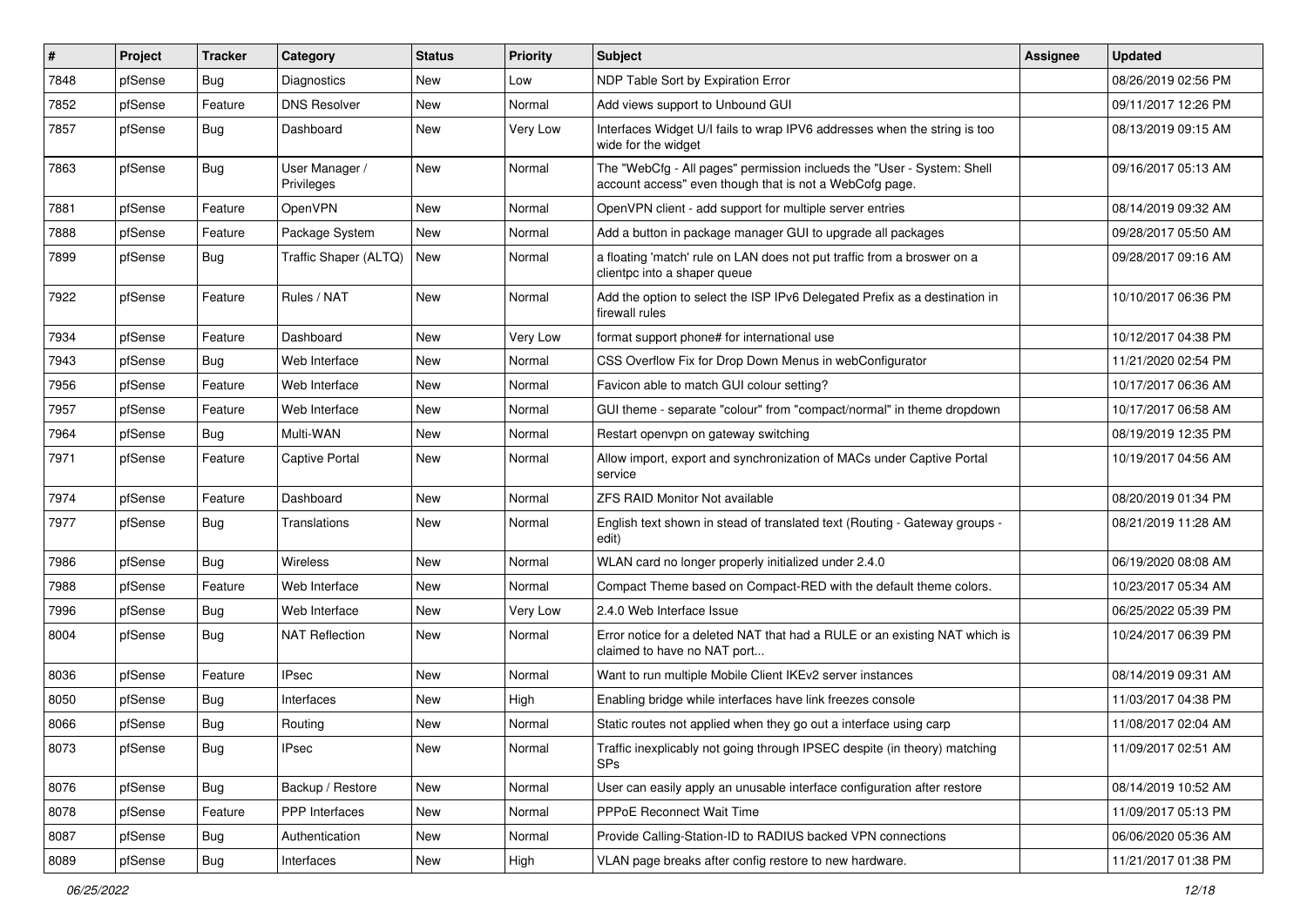| $\pmb{\#}$ | Project | <b>Tracker</b> | Category                                 | <b>Status</b> | <b>Priority</b> | <b>Subject</b>                                                                                                                                                                | <b>Assignee</b> | <b>Updated</b>      |
|------------|---------|----------------|------------------------------------------|---------------|-----------------|-------------------------------------------------------------------------------------------------------------------------------------------------------------------------------|-----------------|---------------------|
| 8095       | pfSense | Bug            | <b>Translations</b>                      | New           | Normal          | Unescaped simple quotes break JavaScript features when the French<br>translation is enabled                                                                                   |                 | 08/21/2019 09:06 AM |
| 8113       | pfSense | Bug            | Interfaces                               | <b>New</b>    | Normal          | MTU setting on bridge, openypn clients ignored                                                                                                                                |                 | 12/31/2021 05:55 PM |
| 8122       | pfSense | <b>Bug</b>     | OpenVPN                                  | New           | Normal          | openvpn client is unable to use OTP (temporary) passwords                                                                                                                     |                 | 04/16/2018 09:28 AM |
| 8130       | pfSense | Bug            | <b>Traffic Graphs</b>                    | <b>New</b>    | Normal          | Status - Monitoring - Area chart displays traffic data differently than Line or<br>Bar charts                                                                                 |                 | 11/26/2017 01:40 PM |
| 8149       | pfSense | Feature        | <b>NTPD</b>                              | New           | Normal          | <b>NTPsec</b>                                                                                                                                                                 |                 | 10/11/2020 10:59 AM |
| 8157       | pfSense | <b>Bug</b>     | Dashboard                                | New           | Very Low        | Traffic Graph clutter from time to time                                                                                                                                       |                 | 12/03/2017 06:40 AM |
| 8158       | pfSense | Bug            | Interfaces                               | New           | High            | IPv6 Track Interface issue with more than one WAN-Gateway and a number<br>of internal interfaces at least track interface from one interface does not<br>work on regular base |                 | 12/03/2017 09:00 AM |
| 8168       | pfSense | Feature        | <b>IPsec</b>                             | New           | Normal          | strongswan dhcp option                                                                                                                                                        |                 | 12/19/2017 04:14 AM |
| 8170       | pfSense | Feature        | <b>XMLRPC</b>                            | <b>New</b>    | Normal          | XMLRPC Sync deletes entires on remote System                                                                                                                                  |                 | 08/21/2019 10:42 AM |
| 8173       | pfSense | Feature        | Interfaces                               | <b>New</b>    | Normal          | dhcp6c - RAW Options                                                                                                                                                          |                 | 05/29/2022 05:34 PM |
| 8176       | pfSense | Bug            | Package System                           | <b>New</b>    | Normal          | ./schema/packages.dtd -- referenced in *xml, but missing?                                                                                                                     |                 | 12/09/2017 06:52 PM |
| 8177       | pfSense | <b>Bug</b>     | Package System                           | <b>New</b>    | Normal          | "/xsl/package.xsl" is referenced in package XML files but not on the firewall                                                                                                 |                 | 08/14/2019 09:56 AM |
| 8178       | pfSense | Feature        | Package System                           | New           | Normal          | Allow setting attributes for form elements in package XML                                                                                                                     |                 | 12/09/2017 07:48 PM |
| 8207       | pfSense | <b>Bug</b>     | <b>Operating System</b>                  | New           | Normal          | 2.4 cannot boot as a Xen VM with more than 7 NICs                                                                                                                             |                 | 06/25/2022 05:42 PM |
| 8233       | pfSense | Bug            | <b>NAT Reflection</b>                    | New           | Very Low        | NAT reflection back to originating host broken when using FQDN-based IP<br>aliases                                                                                            |                 | 08/21/2019 10:53 AM |
| 8236       | pfSense | Feature        | <b>DNS Resolver</b>                      | <b>New</b>    | Normal          | Ability to configure "forward-first" and "forward-host" options for more robust<br>domain overrides in DNS Resolver                                                           |                 | 12/26/2017 01:26 AM |
| 8243       | pfSense | Feature        | <b>XMLRPC</b>                            | <b>New</b>    | Normal          | Sync dashboard settings over xmlrpc                                                                                                                                           |                 | 08/21/2019 10:42 AM |
| 8262       | pfSense | Feature        | IPv6 Router<br>Advertisements<br>(RADVD) | New           | Normal          | Make each prefix flags configurable separately.                                                                                                                               |                 | 01/16/2018 12:35 PM |
| 8263       | pfSense | <b>Bug</b>     | Traffic Shaper (ALTQ)                    | New           | Normal          | Cannot create a nonlinear `Link Share` service curve because of: "the sum<br>of the child bandwidth higher than parent"                                                       |                 | 11/05/2020 07:31 AM |
| 8270       | pfSense | Todo           | Web Interface                            | <b>New</b>    | Very Low        | Fix grammatically erroneous repetition                                                                                                                                        |                 | 01/11/2018 08:19 AM |
| 8285       | pfSense | <b>Bug</b>     | Web Interface                            | <b>New</b>    | Normal          | Actions on stale data may result in catastrophic results                                                                                                                      |                 | 01/16/2018 08:08 PM |
| 8313       | pfSense | Bug            | <b>Notifications</b>                     | <b>New</b>    | Normal          | STARTTLS auto detection not working                                                                                                                                           |                 | 04/21/2022 12:39 PM |
| 8316       | pfSense | Feature        | Rules / NAT                              | <b>New</b>    | Low             | expiration date when creating new rules                                                                                                                                       |                 | 08/21/2019 09:11 AM |
| 8325       | pfSense | <b>Bug</b>     | UPnP/NAT-PMP                             | New           | Normal          | UPnP not available for pppoe-Clients                                                                                                                                          |                 | 11/15/2020 10:33 AM |
| 8330       | pfSense | Feature        | DHCP (IPv4)                              | New           | Normal          | add options for ddns-local-address statements                                                                                                                                 |                 | 04/27/2021 12:31 PM |
| 8335       | pfSense | <b>Bug</b>     | <b>LAGG Interfaces</b>                   | <b>New</b>    | Normal          | System hang with LACP downlink to UniFi switch                                                                                                                                |                 | 08/21/2019 11:18 AM |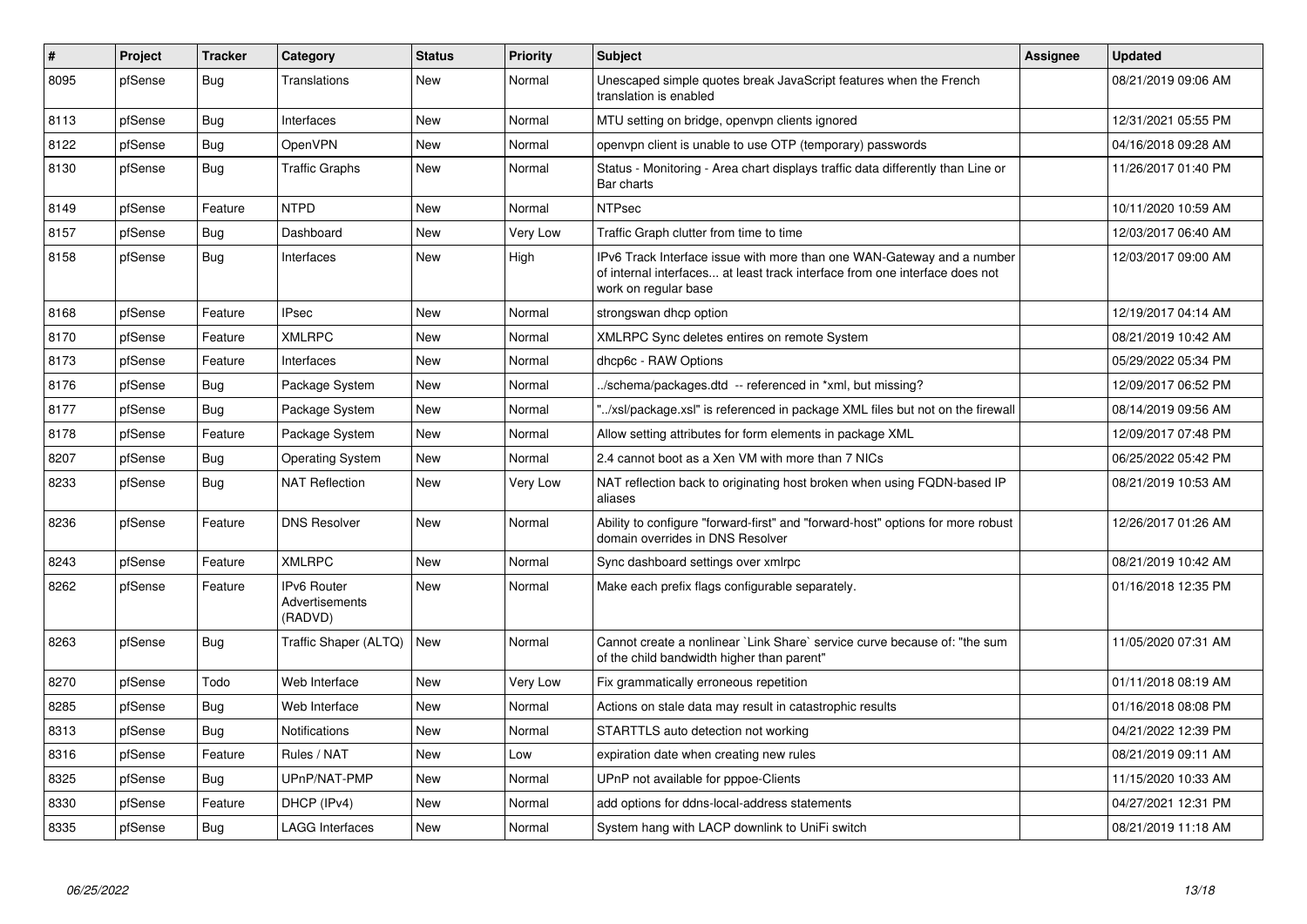| $\vert$ # | Project | <b>Tracker</b> | Category                 | <b>Status</b> | <b>Priority</b> | <b>Subject</b>                                                                                                          | <b>Assignee</b> | <b>Updated</b>      |
|-----------|---------|----------------|--------------------------|---------------|-----------------|-------------------------------------------------------------------------------------------------------------------------|-----------------|---------------------|
| 8343      | pfSense | <b>Bug</b>     | Gateways                 | New           | Normal          | Gateway Routes (Default Routes) not removed in Kernel when removed<br>from GUI                                          |                 | 05/14/2020 01:22 AM |
| 8346      | pfSense | Feature        | <b>IPsec</b>             | New           | Normal          | Let pFSense act as an IPSec XAuth VPN Client                                                                            |                 | 02/23/2018 07:39 AM |
| 8372      | pfSense | Feature        | Logging                  | New           | Normal          | add gui setting to adjust refresh rate for dynamic firewall logs                                                        |                 | 08/14/2019 10:31 AM |
| 8385      | pfSense | Feature        | Rules / NAT              | <b>New</b>    | Normal          | Utilize IP addresses from successfully authenticated OpenVPN endpoints to<br><b>Update Firewall Rules</b>               |                 | 07/19/2018 03:07 PM |
| 8401      | pfSense | <b>Bug</b>     | Installer                | New           | Normal          | Issues related to keys representing alphabetic characters specific to<br>Scandinavian languages and to some other keys. |                 | 03/30/2018 11:06 AM |
| 8406      | pfSense | <b>Bug</b>     | Dynamic DNS              | New           | Normal          | DDNS IPV6 Cloudflare Client does not detect PPOE address                                                                |                 | 03/31/2018 11:56 AM |
| 8419      | pfSense | <b>Bug</b>     | Web Interface            | New           | Normal          | webgui, when menubar is fixed to the top of the screen, the last items of<br>long menus cannot be seen/used.            |                 | 07/19/2018 03:10 PM |
| 8432      | pfSense | <b>Bug</b>     | Dynamic DNS              | <b>New</b>    | Normal          | Dynamic DNS Client gives an error that it can't find IPv6 address when<br>WAN interface is a LAGG                       |                 | 09/17/2020 05:23 AM |
| 8435      | pfSense | <b>Bug</b>     | Interfaces               | New           | Normal          | DHCPv6 unusable in certain circumstances (US AT&T Fiber, etc.)                                                          |                 | 08/14/2019 10:52 AM |
| 8458      | pfSense | Feature        | Dashboard                | New           | Low             | Allow reordering of interface widget                                                                                    |                 | 08/14/2019 10:52 AM |
| 8464      | pfSense | <b>Bug</b>     | <b>Wireless</b>          | <b>New</b>    | Very Low        | Wireless USB card does not connect to WiFi automatically after reboot/halt                                              |                 | 06/19/2020 03:44 AM |
| 8474      | pfSense | Feature        | <b>High Availability</b> | New           | Low             | Easier Conversion to HA Pair from Existing Non-HA Firewall                                                              |                 | 04/19/2018 11:52 PM |
| 8483      | pfSense | Feature        | Traffic Shaper (ALTQ)    | New           | Normal          | Allow user to choose order of Queues status                                                                             |                 | 08/21/2019 09:12 AM |
| 8500      | pfSense | Bug            | Dynamic DNS              | New           | Low             | Incorrect categorization of status/info messages from phpDynDNS                                                         |                 | 08/16/2019 12:50 PM |
| 8502      | pfSense | Bug            | Web Interface            | Confirmed     | Low             | main (top) menu items do not drop down in some cases                                                                    |                 | 07/06/2020 02:39 PM |
| 8512      | pfSense | Bug            | <b>PPP</b> Interfaces    | <b>New</b>    | Normal          | PPPoE reconnect fails after interface flap                                                                              |                 | 08/20/2019 10:06 AM |
| 8520      | pfSense | Feature        | Interfaces               | New           | Normal          | Option to auto-renew DHCP on interface with an offline gateway or marked<br>as down                                     |                 | 07/20/2021 11:00 AM |
| 8526      | pfSense | <b>Bug</b>     | Interfaces               | New           | Normal          | DHCP client ignores server replies when 802.1q tagging is used                                                          |                 | 08/14/2019 10:52 AM |
| 8532      | pfSense | Feature        | OpenVPN                  | New           | Low             | Ability to add metric to pushed routes                                                                                  |                 | 05/22/2018 07:45 AM |
| 8558      | pfSense | Feature        | Web Interface            | <b>New</b>    | Normal          | Add more table sorting in various UI pages                                                                              |                 | 08/21/2019 09:14 AM |
| 8566      | pfSense | <b>Bug</b>     | CARP                     | New           | Normal          | Wrong IPv6 source in NS request in case using of IPv6 alias                                                             |                 | 06/12/2018 01:26 PM |
| 8567      | pfSense | Bug            | CARP                     | New           | Normal          | Using IPv6 VIP alias for services may affect CARP IPv6 VIP work                                                         |                 | 06/12/2018 01:26 PM |
| 8570      | pfSense | <b>Bug</b>     | <b>XML Parser</b>        | <b>New</b>    | Normal          | Empty (dn)shaper config gets populated with newline                                                                     |                 | 08/20/2019 02:45 PM |
| 8576      | pfSense | i Bug          | Rules / NAT              | Feedback      | Low             | pfSense stops passing traffic after some time when using Outbound NAT<br>pool w/ Sticky Address                         |                 | 10/28/2021 01:47 PM |
| 8599      | pfSense | Feature        | Rules / NAT              | New           | Very Low        | IPv6 flow labels                                                                                                        |                 | 07/16/2018 07:36 AM |
| 8614      | pfSense | <b>Bug</b>     | DHCP (IPv4)              | New           | Normal          | Cannot remove Additional BOOTP/DHCP Options                                                                             |                 | 08/21/2019 09:15 AM |
| 8641      | pfSense | Feature        | Web Interface            | New           | Normal          | Need way to disable HSTS and/or replace webConfigurator certificate from<br>CLI                                         |                 | 07/16/2018 10:21 AM |
| 8686      | pfSense | <b>Bug</b>     | <b>IPsec</b>             | New           | Normal          | IPsec VTI: Assigned interface firewall rules are never parsed                                                           |                 | 02/10/2021 12:15 PM |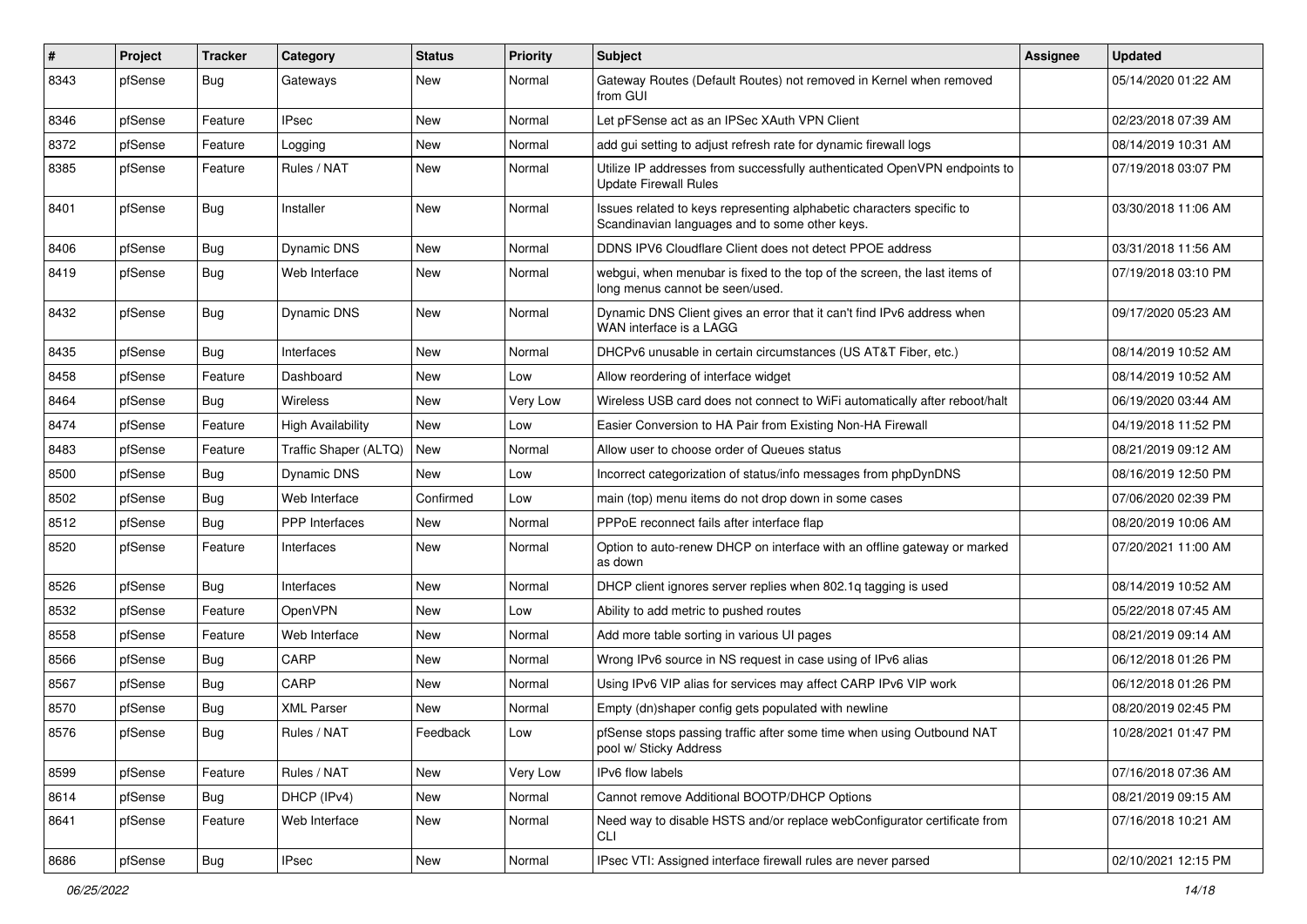| $\vert$ # | Project | <b>Tracker</b> | Category                                        | <b>Status</b> | <b>Priority</b> | <b>Subject</b>                                                                                                               | <b>Assignee</b> | <b>Updated</b>      |
|-----------|---------|----------------|-------------------------------------------------|---------------|-----------------|------------------------------------------------------------------------------------------------------------------------------|-----------------|---------------------|
| 8694      | pfSense | Feature        | Authentication                                  | New           | Very Low        | Client CA Auth for PFSense WebGui                                                                                            |                 | 08/21/2019 09:25 AM |
| 8711      | pfSense | <b>Bug</b>     | <b>IGMP Proxy</b>                               | New           | Normal          | igmpproxy with PPPoE Interfaces                                                                                              |                 | 07/28/2018 09:21 AM |
| 8712      | pfSense | Feature        | Traffic Shaper (ALTQ)                           | New           | Normal          | QOS on ipsec links                                                                                                           |                 | 06/22/2020 06:27 AM |
| 8743      | pfSense | Todo           | Gateways                                        | New           | Low             | Gateway Groups page should list gateways in tier order                                                                       |                 | 08/14/2019 12:16 PM |
| 8770      | pfSense | <b>Bug</b>     | Interfaces                                      | <b>New</b>    | Normal          | QinQ interfaces always show as active                                                                                        |                 | 02/01/2020 09:47 AM |
| 8775      | pfSense | Feature        | Authentication                                  | New           | Very Low        | Use SRV record for LDAP Authentication                                                                                       |                 | 05/06/2020 07:49 AM |
| 8804      | pfSense | Bug            | <b>PPP</b> Interfaces                           | New           | Normal          | Netgate SG-1000 PPPoE Keepalives not prioritized, internet drops                                                             |                 | 08/20/2019 10:06 AM |
| 8820      | pfSense | Bug            | Rules / NAT                                     | New           | Low             | System/Advanced/Misc - "Do not kill connections when schedule expires"<br>UN-checked still leaves existing connections open. |                 | 07/28/2020 10:59 AM |
| 8831      | pfSense | Bug            | <b>IPv6 Router</b><br>Advertisements<br>(RADVD) | <b>New</b>    | Very High       | Radvd causes latency spikes                                                                                                  |                 | 04/19/2021 04:51 AM |
| 8846      | pfSense | <b>Bug</b>     | Gateways                                        | New           | Low             | Misleading gateway error message adding/editing static routes using a<br>disabled interface                                  |                 | 08/21/2019 11:29 AM |
| 8879      | pfSense | Feature        | DHCP (IPv4)                                     | <b>New</b>    | Very Low        | DHCP options ADD force options                                                                                               |                 | 09/07/2018 09:14 AM |
| 8882      | pfSense | Bug            | Interfaces                                      | Incomplete    | Normal          | Interface assignments lost on reboot                                                                                         |                 | 02/17/2022 02:24 PM |
| 8929      | pfSense | Feature        | Web Interface                                   | New           | Normal          | Scroll bar css dark theme                                                                                                    |                 | 08/14/2019 12:16 PM |
| 8963      | pfSense | <b>Bug</b>     | <b>Traffic Shaper</b><br>(Limiters)             | New           | Normal          | 2.4.4 Limiters don't work after CARP fail-over                                                                               |                 | 12/10/2018 06:40 AM |
| 9024      | pfSense | <b>Bug</b>     | <b>Traffic Shaper</b><br>(Limiters)             | Feedback      | Normal          | Ping packet loss under load when using limiters                                                                              |                 | 05/12/2022 11:55 AM |
| 9035      | pfSense | Bug            | Rules / NAT                                     | New           | Normal          | Inactive Interfaces are Hidden in Firewall Rules                                                                             |                 | 08/14/2019 12:39 PM |
| 9037      | pfSense | <b>Bug</b>     | <b>DNS Resolver</b>                             | New           | Normal          | Unbound not logging to syslog after reboot                                                                                   |                 | 10/12/2018 05:09 AM |
| 9038      | pfSense | Feature        | Logging                                         | <b>New</b>    | Normal          | Live view of any log file                                                                                                    |                 | 08/19/2019 02:55 PM |
| 9060      | pfSense | Feature        | Logging                                         | New           | Normal          | add rule name filtering field for firewall log viewer                                                                        |                 | 08/14/2019 12:38 PM |
| 9063      | pfSense | Feature        | Dynamic DNS                                     | <b>New</b>    | Normal          | Allow dynamic DNS client entry to specify which Check IP service to use                                                      |                 | 10/24/2018 11:53 AM |
| 9087      | pfSense | Bug            | <b>Traffic Graphs</b>                           | New           | Normal          | Traffic Graph Widget Legend Not Updating                                                                                     |                 | 08/14/2019 12:38 PM |
| 9094      | pfSense | <b>Bug</b>     | Hardware / Drivers                              | Assigned      | Normal          | MBT console settings are not forced to video console                                                                         |                 | 11/07/2018 10:23 AM |
| 9101      | pfSense | Bug            | <b>Traffic Graphs</b>                           | <b>New</b>    | Normal          | Traffic Graphs/Dashboard Slows Downloads Being Performed by the Same<br><b>Firefox Browser</b>                               |                 | 08/21/2019 09:18 AM |
| 9130      | pfSense | Feature        | DHCP (IPv4)                                     | New           | Normal          | Request ID [#INC-16195]: DHCP - PXE Boot                                                                                     |                 | 09/10/2020 01:39 PM |
| 9136      | pfSense | <b>Bug</b>     | DHCP (IPv6)                                     | New           | High            | IPv6 Tracking Interfaces Lose IPv6 Address in Certain Cases                                                                  |                 | 04/21/2022 12:39 PM |
| 9140      | pfSense | <b>Bug</b>     | Logging                                         | New           | Very Low        | Unexpected rule can be displayed when looking up filter log entry with<br>multiple matching rules                            |                 | 08/19/2019 02:56 PM |
| 9149      | pfSense | <b>Bug</b>     | Package System                                  | New           | Low             | Continued issues with /tmp and /var in RAM on 2.4                                                                            |                 | 11/24/2018 11:56 AM |
| 9156      | pfSense | Feature        | OpenVPN                                         | New           | Normal          | OpenVPN: Add tickbox for 'nopool' directive                                                                                  |                 | 04/14/2020 01:45 PM |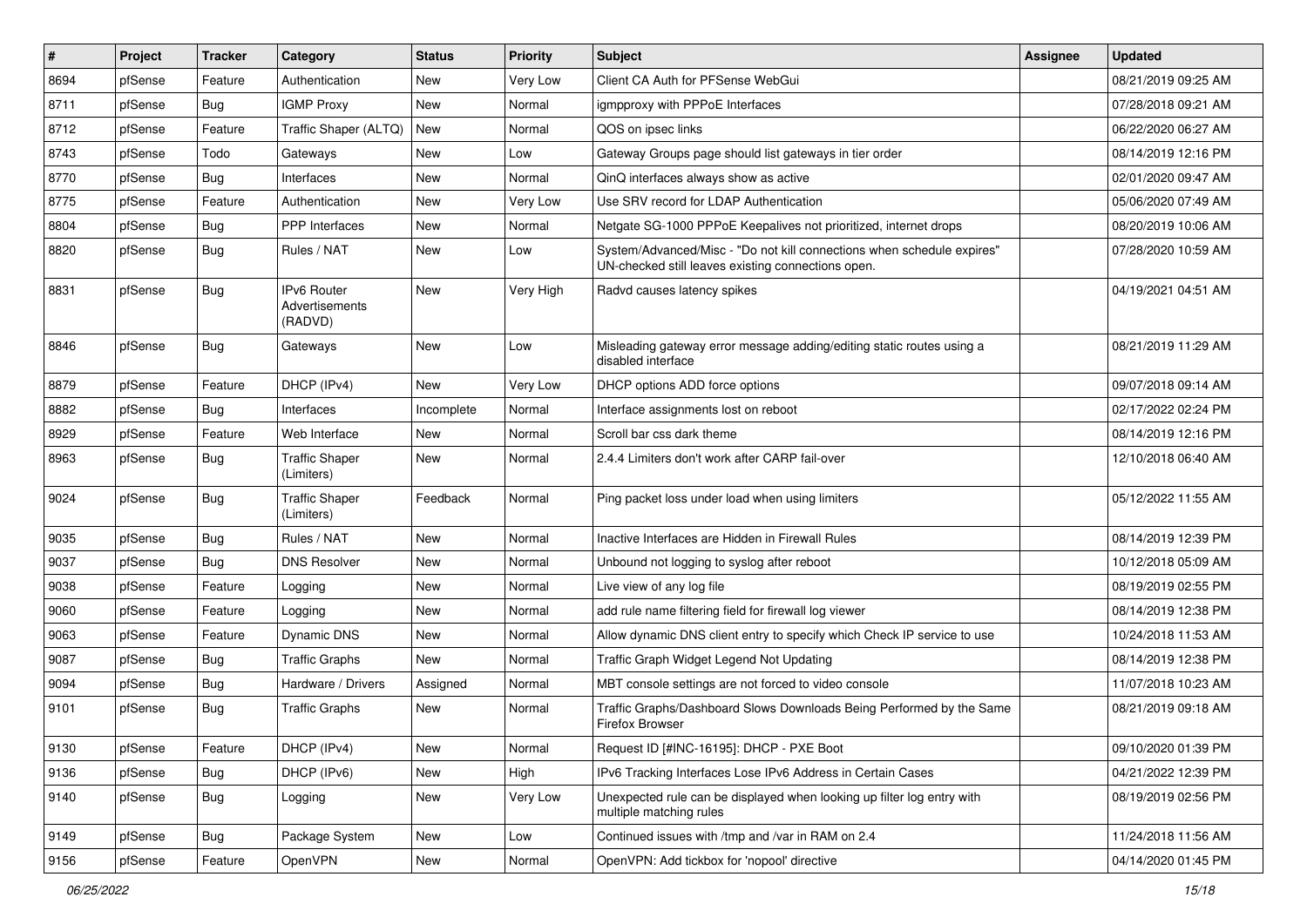| $\vert$ # | Project | <b>Tracker</b> | Category                     | <b>Status</b> | <b>Priority</b> | <b>Subject</b>                                                                                          | <b>Assignee</b> | <b>Updated</b>      |
|-----------|---------|----------------|------------------------------|---------------|-----------------|---------------------------------------------------------------------------------------------------------|-----------------|---------------------|
| 9165      | pfSense | Feature        | Authentication               | New           | Normal          | only IPs can be added to sshguard whitelist                                                             |                 | 04/21/2022 12:39 PM |
| 9167      | pfSense | <b>Bug</b>     | Rules / NAT                  | <b>New</b>    | Normal          | Some Important ICMPv6 Traffic Not Allowed by Default Rules                                              |                 | 08/14/2019 01:00 PM |
| 9179      | pfSense | <b>Bug</b>     | <b>NAT Reflection</b>        | New           | Normal          | NAT reflection fix implemented for #8604 is causing WebUI and XMLRPC to<br>fail on slave                |                 | 03/27/2020 08:01 PM |
| 9183      | pfSense | Bug            | <b>LAGG Interfaces</b>       | <b>New</b>    | Very Low        | OpenVPN Lagg Interface not working after restart or new start                                           |                 | 08/21/2019 11:17 AM |
| 9192      | pfSense | <b>Bug</b>     | PPP Interfaces               | <b>New</b>    | Normal          | PPPoE daemon selects wrong interface                                                                    |                 | 08/20/2019 10:05 AM |
| 9222      | pfSense | Feature        | Authentication               | New           | Normal          | Add sshguard log when release an IP                                                                     |                 | 08/14/2019 01:00 PM |
| 9226      | pfSense | Feature        | Web Interface                | <b>New</b>    | Normal          | zfs GUI functionality - alerts                                                                          |                 | 12/31/2020 02:50 PM |
| 9241      | pfSense | Bug            | Interfaces                   | New           | Normal          | Ethernet link cycles up/down if "auto-negotiate" is explicitly selected in<br>interface configuration   |                 | 12/31/2018 08:36 PM |
| 9253      | pfSense | Feature        | User Manager /<br>Privileges | <b>New</b>    | Normal          | RFE: True View-Only WebCFG options                                                                      |                 | 08/21/2019 09:21 AM |
| 9288      | pfSense | Feature        | Authentication               | New           | Normal          | SSHGuard add pfSense signature in standard                                                              |                 | 08/14/2019 01:19 PM |
| 9293      | pfSense | Feature        | Web Interface                | New           | Low             | Provide WebUI message (banner) prior to login                                                           |                 | 08/14/2019 02:39 PM |
| 9295      | pfSense | <b>Bug</b>     | PPPoE Server                 | <b>New</b>    | Very High       | IPv6 PD does not work with PPPOE (Server & Client)                                                      |                 | 05/15/2022 10:53 AM |
| 9336      | pfSense | Feature        | Notifications                | <b>New</b>    | Very Low        | Make Dynamic DNS update notification e-mail optional                                                    |                 | 02/18/2019 11:49 AM |
| 9338      | pfSense | Bug            | <b>IGMP Proxy</b>            | New           | Normal          | igmpproxy ignoring downstream vlan interface                                                            |                 | 02/22/2019 03:48 AM |
| 9343      | pfSense | <b>Bug</b>     | DHCP (IPv4)                  | <b>New</b>    | Normal          | diag_arp.php times out with large DHCPD leases table                                                    |                 | 08/14/2019 01:19 PM |
| 9344      | pfSense | <b>Bug</b>     | Translations                 | New           | Normal          | OpenVPN click NCP Algorithms will always go to DH Parameters website(in<br>Chinese-Taiwan)              |                 | 10/21/2021 03:48 AM |
| 9353      | pfSense | <b>Bug</b>     | Dashboard                    | New           | Low             | PHPSession errors from limited access to dashboard and widgets                                          |                 | 10/06/2020 09:31 AM |
| 9384      | pfSense | <b>Bug</b>     | Interfaces                   | Confirmed     | Normal          | devd putting "\$" before variable contents when using single quotes                                     |                 | 04/21/2022 12:39 PM |
| 9436      | pfSense | Feature        | <b>DNS Resolver</b>          | New           | Normal          | Unbound: enable dnstap support                                                                          |                 | 03/27/2019 07:54 PM |
| 9453      | pfSense | <b>Bug</b>     | <b>LAGG Interfaces</b>       | New           | Normal          | VLAN Interfaces on LAGG get orphaned at boot                                                            |                 | 08/21/2019 11:16 AM |
| 9464      | pfSense | Feature        | Interfaces                   | New           | Normal          | Marvell 6000 -- netgate hardware (e.g.: XG-7100, XG-3100) internal switch<br>LACP support               |                 | 04/08/2019 07:58 AM |
| 9485      | pfSense | Bug            | User Manager /<br>Privileges | New           | Normal          | password match error on system_usermanager causes Group membership<br>to be reset.                      |                 | 04/26/2019 08:52 AM |
| 9504      | pfSense | <b>Bug</b>     | Dynamic DNS                  | New           | Normal          | Multiple Dynamic DNS update notifications for the same interface, not<br>differentiated by the hostname |                 | 05/07/2019 07:46 AM |
| 9536      | pfSense | Feature        | DHCP (IPv6)                  | New           | Normal          | Support dynamic prefix in DHCPv6 Server                                                                 |                 | 05/25/2022 04:27 AM |
| 9544      | pfSense | Feature        | Routing                      | New           | Normal          | Enable RADIX_MPATH                                                                                      |                 | 04/21/2022 12:39 PM |
| 9566      | pfSense | <b>Bug</b>     | <b>Traffic Graphs</b>        | New           | Normal          | Traffic graph displays traffic incorrectly                                                              |                 | 11/18/2019 07:54 AM |
| 9574      | pfSense | Feature        | Package System               | New           | Normal          | Show changelog at package upgrade                                                                       |                 | 06/02/2019 04:35 AM |
| 9575      | pfSense | Feature        | DHCP (IPv6)                  | New           | Very Low        | RFC 7078 - Distributing Address Selection Policy Using DHCPv6                                           |                 | 08/14/2019 02:39 PM |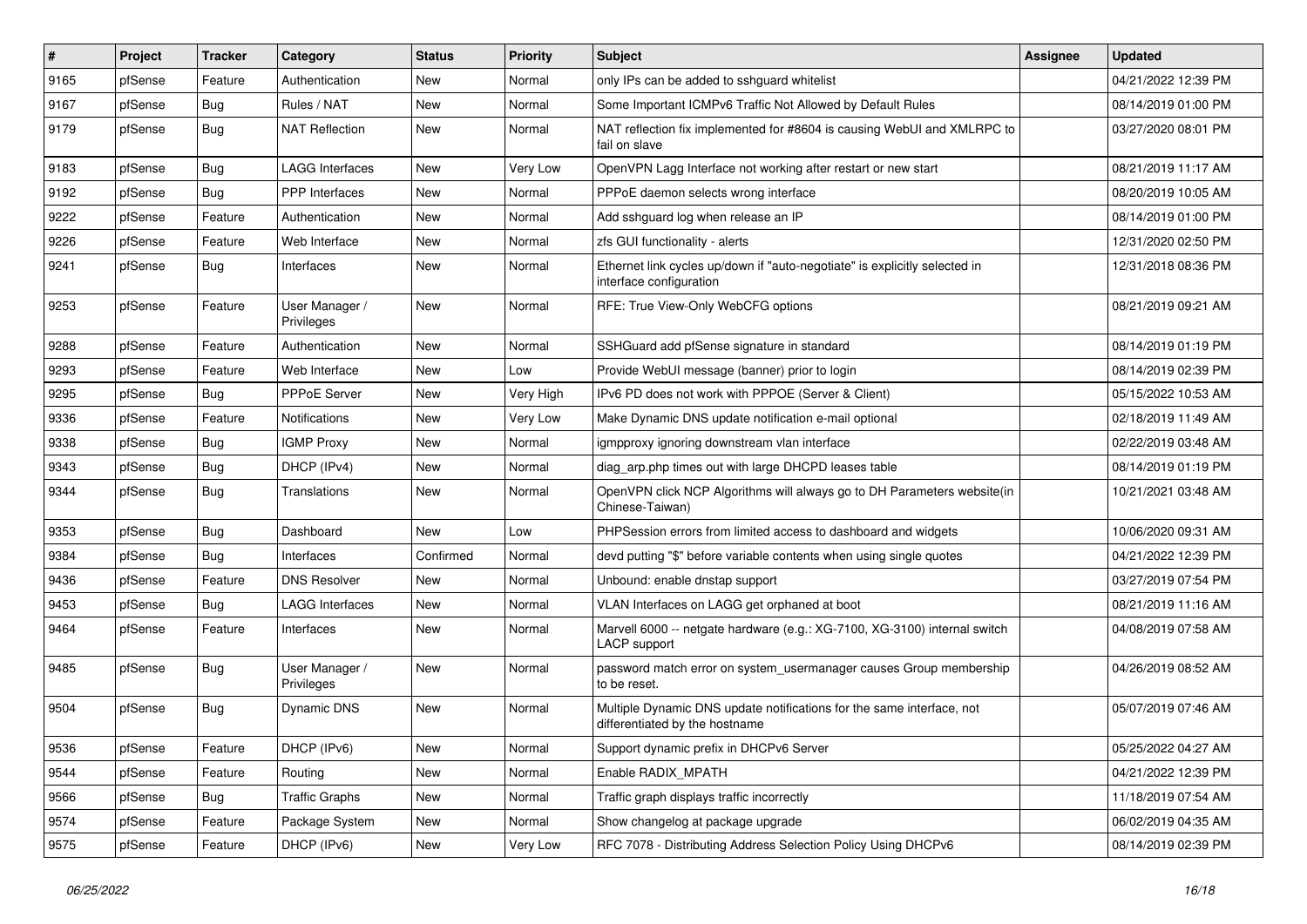| $\vert$ # | <b>Project</b> | <b>Tracker</b> | Category                     | <b>Status</b> | <b>Priority</b> | <b>Subject</b>                                                                                                       | <b>Assignee</b> | <b>Updated</b>      |
|-----------|----------------|----------------|------------------------------|---------------|-----------------|----------------------------------------------------------------------------------------------------------------------|-----------------|---------------------|
| 9585      | pfSense        | <b>Bug</b>     | Interfaces                   | <b>New</b>    | Normal          | 6RD: Unable to reach hosts on within same 6rd-domain                                                                 |                 | 08/14/2019 02:39 PM |
| 9591      | pfSense        | Feature        | Rules / NAT                  | <b>New</b>    | Normal          | Add under firewall rules a search box                                                                                |                 | 08/14/2019 02:39 PM |
| 9617      | pfSense        | Feature        | PPP Interfaces               | <b>New</b>    | Normal          | PPPoE Static IP Configuration in GUI                                                                                 |                 | 10/15/2021 08:52 PM |
| 9621      | pfSense        | Feature        | User Manager /<br>Privileges | <b>New</b>    | Normal          | More convenient deletion of single user privileges                                                                   |                 | 07/09/2019 03:09 AM |
| 9626      | pfSense        | Bug            | Web Interface                | <b>New</b>    | Normal          | When deny write permission is assigned to a user, there is no error<br>feedback if the user tries to write something |                 | 06/25/2022 05:41 PM |
| 9627      | pfSense        | Feature        | <b>Captive Portal</b>        | <b>New</b>    | Normal          | Captive Portal only shows authenticated users                                                                        |                 | 08/14/2019 02:48 PM |
| 9633      | pfSense        | Feature        | PPPoE Server                 | <b>New</b>    | Normal          | PPPoE/L2TP Server Status Page                                                                                        |                 | 10/09/2021 12:05 PM |
| 9650      | pfSense        | Bug            | Gateways                     | <b>New</b>    | Normal          | IPv6 connection drops (ir-)regular on Kabelvodafone (German cable ISP)                                               |                 | 07/27/2019 07:14 AM |
| 9654      | pfSense        | <b>Bug</b>     | <b>DNS Resolver</b>          | <b>New</b>    | Normal          | After reboot, the DNS resolver must be restarted before it will advertise the<br>ipv6 DNS address of the router.     |                 | 11/20/2020 03:12 AM |
| 9664      | pfSense        | Bug            | <b>Dynamic DNS</b>           | <b>New</b>    | Normal          | DynDNS and Dual-wan problem with CloudFlare (works with No-Ip)                                                       |                 | 08/03/2019 10:00 AM |
| 9677      | pfSense        | Bug            | Dashboard                    | <b>New</b>    | Normal          | Dashboard hangs when widget needs data from a remote host which is<br>down                                           |                 | 08/13/2019 09:15 AM |
| 9680      | pfSense        | Feature        | <b>DHCP Relay</b>            | <b>New</b>    | Normal          | Seperate DHCP Server and relay per interface                                                                         |                 | 02/27/2020 10:47 AM |
| 9690      | pfSense        | <b>Bug</b>     | Interfaces                   | <b>New</b>    | Normal          | Ethernet flow control should be disabled by default                                                                  |                 | 08/19/2019 06:45 PM |
| 9698      | pfSense        | <b>Bug</b>     | <b>RRD Graphs</b>            | <b>New</b>    | Normal          | Monitoring graphs do not retain state after auto-refresh                                                             |                 | 08/26/2019 02:09 AM |
| 9717      | pfSense        | Feature        | Web Interface                | New           | Low             | Search box for pfsense?                                                                                              |                 | 07/05/2020 02:14 PM |
| 9718      | pfSense        | Feature        | Diagnostics                  | <b>New</b>    | Low             | Make diag_states_summary table sortable                                                                              |                 | 10/06/2020 09:12 AM |
| 9732      | pfSense        | Feature        | DHCP (IPv4)                  | <b>New</b>    | Normal          | System UTC time offset in DHCP Option 2                                                                              |                 | 09/06/2019 08:39 PM |
| 9737      | pfSense        | Bug            | <b>Traffic Graphs</b>        | <b>New</b>    | Normal          | traffic-graphs is shows incorrect units inside the chart                                                             |                 | 09/09/2019 06:35 AM |
| 9755      | pfSense        | Bug            | Package System               | New           | Very Low        | package description wrong link<br>https://www.freshports.org/security/openvpn-client-export                          |                 | 09/13/2019 07:22 AM |
| 9775      | pfSense        | Feature        | Backup / Restore             | <b>New</b>    | Normal          | AutoConfigBackup - Rolling per day/hour cap on changes, retention policy                                             |                 | 09/20/2019 09:19 AM |
| 9800      | pfSense        | Feature        | Hardware / Drivers           | New           | Normal          | Add toggle for net.isr.dispatch=deferred in GUI                                                                      |                 | 09/29/2019 06:18 AM |
| 9805      | pfSense        | Bug            | Dynamic DNS                  | New           | Normal          | dynDNS cloudflare multiple entries                                                                                   |                 | 10/02/2019 04:51 PM |
| 9837      | pfSense        | <b>Bug</b>     | Interfaces                   | <b>New</b>    | Very Low        | ipv6 is not completely disabled on the interfaces                                                                    |                 | 10/24/2019 01:16 AM |
| 9838      | pfSense        | Feature        | OpenVPN                      | New           | Normal          | PKCS11 support                                                                                                       |                 | 10/20/2019 02:12 PM |
| 9857      | pfSense        | Feature        | <b>IPsec</b>                 | New           | Normal          | <b>IPsec Down/Up SMTP Notifications</b>                                                                              |                 | 08/31/2021 08:07 AM |
| 9876      | pfSense        | Feature        | <b>Operating System</b>      | New           | Normal          | PFsense on KVM: Web interface hint to disable "Hardware Checksum"<br>Offloading"                                     |                 | 07/03/2020 07:11 AM |
| 9887      | pfSense        | Bug            | Rules / NAT                  | New           | Low             | Rule separator positions change when deleting multiple rules                                                         |                 | 05/10/2022 03:11 PM |
| 9937      | pfSense        | Feature        | Authentication               | <b>New</b>    | Normal          | OpenVPN Login User Privilege                                                                                         |                 | 11/29/2019 08:46 AM |